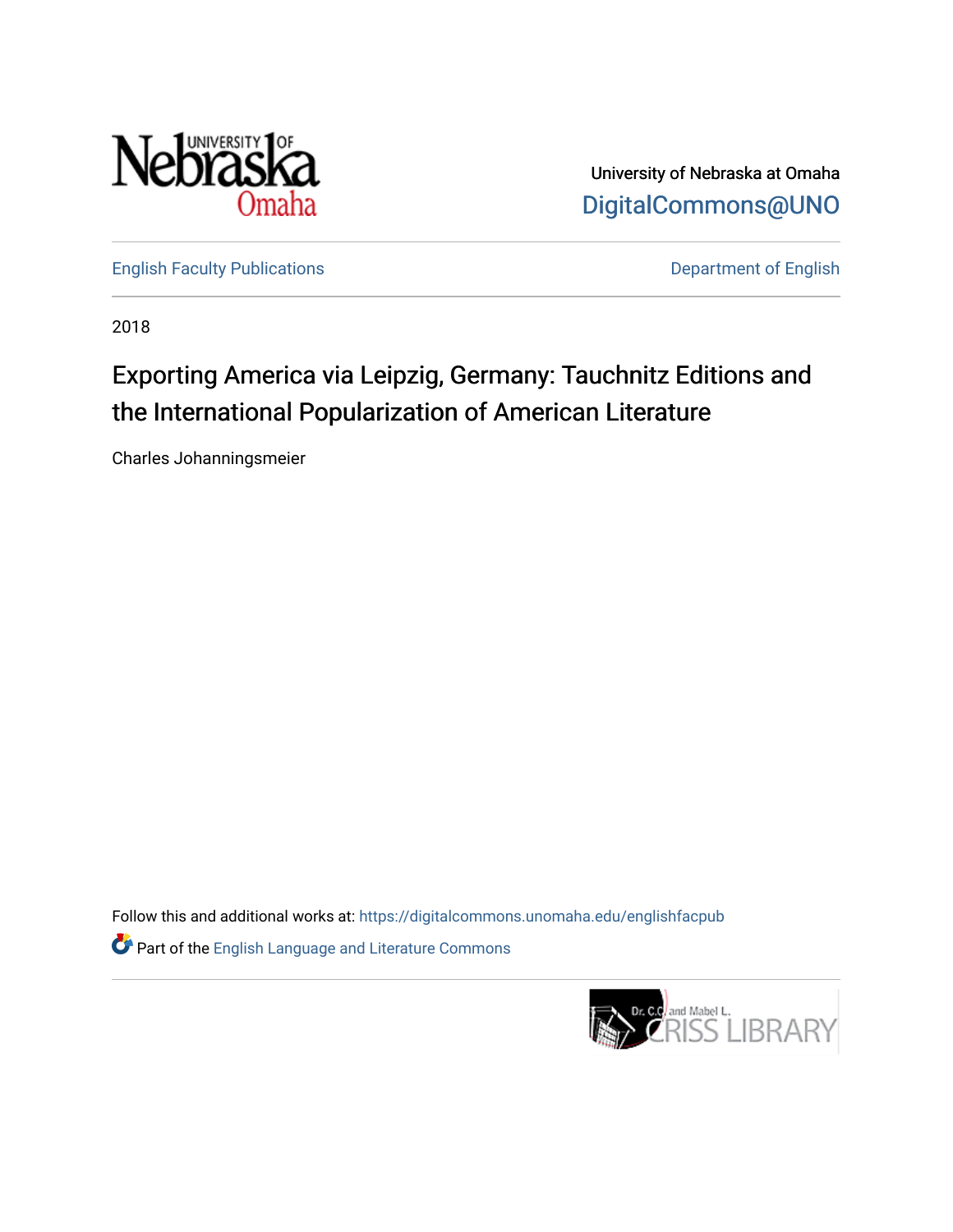## Exporting America via Leipzig, Germany: Tauchnitz Editions and the International Popularization of American Literature

# Charles Johanningsmeier

"He [Baron Tauchnitz] discovered, stimulated, and greatly increased a very large market among the Continental peoples themselves. English is read on the Continent, if not as much as French, yet far more than it was forty years ago and far more than most English people suspect. Almost every educated German, Dane, Swede, and Dutchman reads English; the Italians are beginning, and there are even a few Frenchmen who have been known to do the same. The circulation of Tauchnitz books among this large circle of readers is very considerable, and is steadily growing" (1895).

"They [Tauchnitz editions] were everywhere on the Continent... . They appeared on bookstalls in countless railway stations, they materialized astonishingly in Swiss resorts and Italian lake villages; they were known in the cities of Spain and Italy. One bought them in Rotterdam along dim canals; one found them in

PBSA 112:2 (2018): 201-229 © 2018 Bibliographical Society of America. All rights reserved. 0006-128X/2018/0112-0003\$10.00

Charles Johanningsmeier, Department of English, University of Nebraska at Omaha, is the Ralph Wardle Chair of the College of Arts and Sciences. He is the author of Fiction and the American Literary Marketplace: The Role of Newspaper Syndicates in America, 1860– 1900 and numerous articles about how periodical publication affected the careers of such authors as Stephen Crane, Frank Norris, Sarah Orne Jewett, Mary Wilkins Freeman, and Henry James, as well as the reception of their fictions by contemporary readers. He is currently investigating how various readers interacted with Tauchnitz volumes by American writers during the late nineteenth and early twentieth centuries.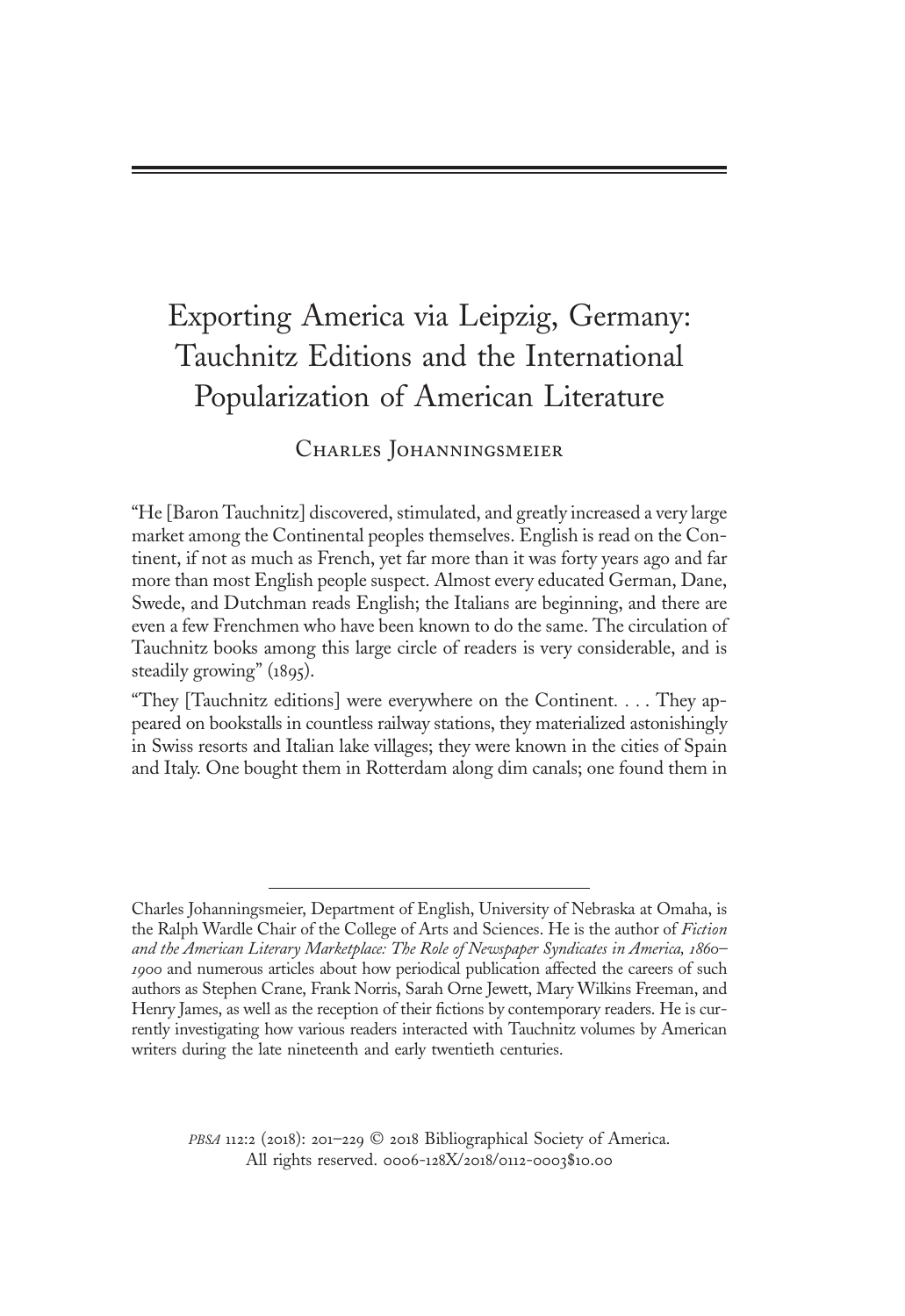Bruges in the great sunny Place with the carillon jangling overhead; they were literally everywhere" (1942).<sup>1</sup>

plished quite easily and almost instantaneously. During the nineteenth<br>and most of the twentieth century, however, because works of fiction were n the twenty-first century, making a literary work readily available and potentially famous worldwide can, via the internet, be accomand most of the twentieth century, however, because works of fiction were published only in paper formats, and the existing means for distributing such materials and information about them were quite limited, this process was much more difficult and took considerably longer. Somewhat surprisingly, the companies that in the past actually made American literary works available to readers outside the United States have thus far received comparatively little scholarly attention. Understanding these firms and the distribution systems they established, though, is essential not only to determining how certain works of American literature—as well as their authors—became well known outside the United States but also to formulating more accurate hypotheses as to the cultural labor they performed. One of the most important facilitators of such popularity between <sup>1</sup>84<sup>1</sup> and <sup>1</sup>943 was an English-language reprint series published by the Bernhard Tauchnitz firm of Leipzig, Germany, at first entitled "Collection of British Authors" and, after <sup>1</sup>930, the "Collection of British and American Authors"(henceforth simply referred to as the Collection). The former title is actually quite misleading, as American authors were involved from the beginning to the end in this series, which eventually included  $5,370$  volumes and sold over forty million copies;<sup>2</sup> in fact, Tauchnitz published James Fenimore Cooper's The Spy as number 5 in the Collection (April <sup>1</sup>842) and Margaret Halsey'<sup>s</sup> With Malice Toward Some was number 5,362 (1939), making the latter among the last ten volumes published in the series.

What effect did all of these Tauchnitz reprints have on the global availability and popularity of United States literature during this time period? Where were these works read, and by whom? Which American authors and titles were included, and which were not? Investigation into these

1. "Death of Baron Tauchnitz," The Times (London), 16 August 1895, 10; Margaret Williamson, "To Change the Subject," Christian Science Monitor, 12 August <sup>1</sup>942, <sup>11</sup>.

2. John Holroyd-Reece, The Harvest: Being the Record of One Hundred Years of Publishing, 1837–1937 (Leipzig: Bernhard Tauchnitz, 1937), 19.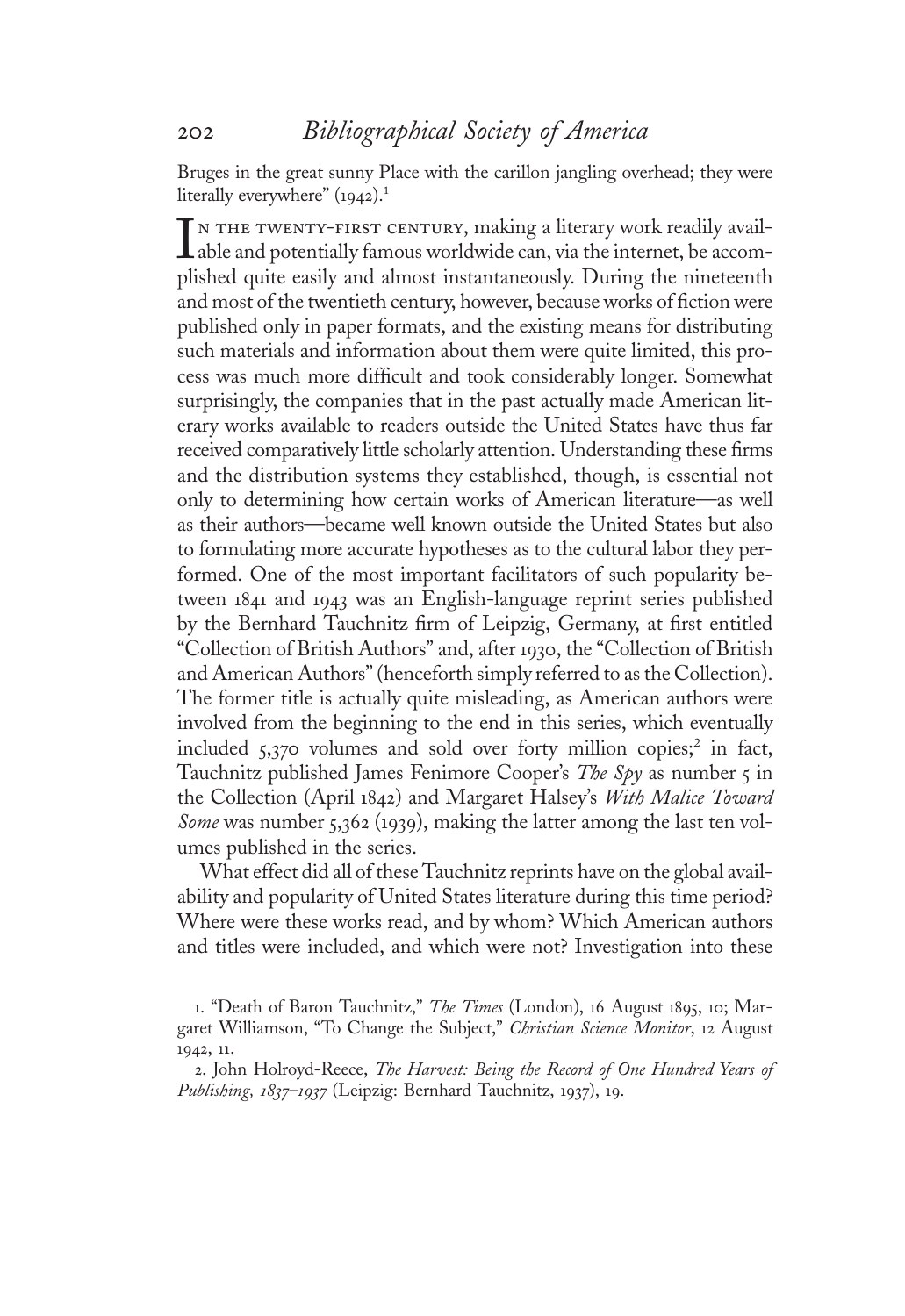questions reveals that these seemingly negligible Tauchnitz reprint editions were very widely distributed to a quite heterogeneous audience and played an important role in making particular American authors and works popular—or in some cases, more popular than before— among international readers, especially in Europe. At the same time, though, these volumes conveyed to their readers a rather skewed version of what constituted "American literature" and "American life."

Christian Bernhard Tauchnitz (usually known as Bernhard, or later, the first Baron) founded his eponymous publishing firm in Leipzig, Germany, in <sup>1</sup>837, and soon thereafter, in <sup>1</sup>841, launched the "Collection of British Authors" series that would soon become the company's most famous endeavor. This series was comprised of inexpensive Englishlanguage reprints of British and American fictions, works of drama, and poetry collections, originally intended for readers of English living and traveling on the European continent. Because of the state of copyright law at the time, Tauchnitz did not technically have to ask authors' permission to reprint their works or pay them for doing so; nevertheless, Tauchnitz himself always asked permission to republish their works and sent them modest payments for each text he published. Tauchnitz thus earned the right to print the words "Authorized Edition" on the covers of its books and, at least until the early twentieth century, often enjoyed the privilege of working from advance sheets sent by American publishers at the author's behest. By <sup>1</sup>884, twenty-two American authors were included in the series, most of them having already proven their popularity in the American market, such as Cooper, Edgar Allan Poe, Washington Irving, Harriet Beecher Stowe, Henry Wadsworth Longfellow, Nathaniel Hawthorne, Mark Twain, and Maria Susanna Cummins. Even after <sup>1</sup>891, when the United States joined the international copyright community, most American authors were quite willing to allow Tauchnitz to reprint their works for relatively small fees, since they regarded the royalties from British and American editions of their works sold on the Continent as negligible and unaffected by Tauchnitz sales.

Between the years <sup>1</sup>84<sup>1</sup> and <sup>1</sup>884, Tauchnitz published 2,265 volumes in the series (but only approximately 2,000 titles, given that many works came in two volumes); in <sup>1</sup>894, the series reached the milestone of <sup>3</sup>,<sup>000</sup> volumes. Between <sup>1</sup><sup>894</sup> and <sup>1</sup>914 the number of works included in the series, as well as the number of American authors involved, increased even more rapidly than before. In <sup>1</sup>914, the firm reported that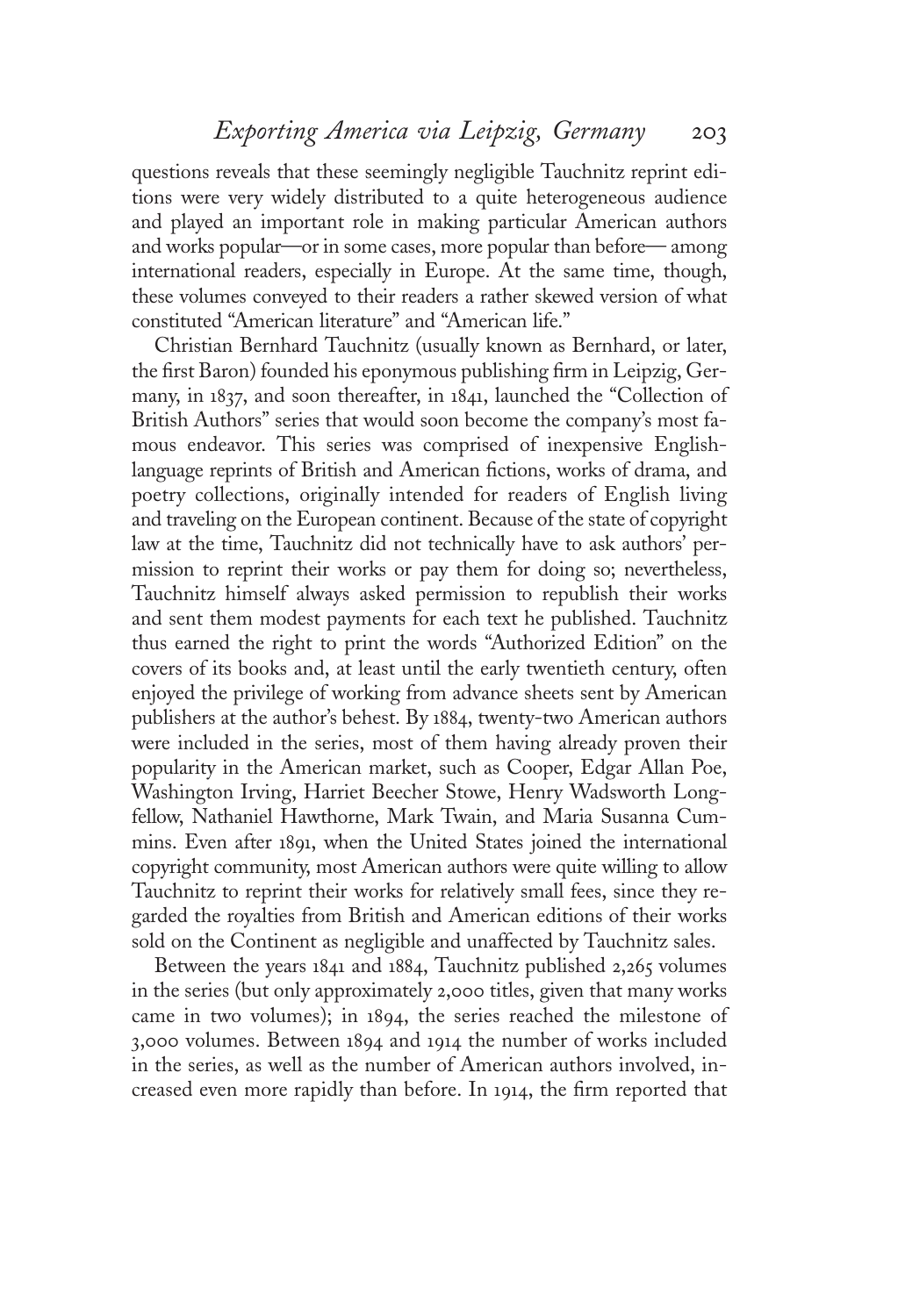during the previous seventy-three years it had published 4,496 volumes, written by 422 different British and sixty-eight individual American authors.<sup>3</sup> Not all of these works, of course, were still available for purchase in <sup>1</sup>914; only the most popular titles were issued in new printings, while less popular works became unavailable when the existing stock ran out.

Bernhard Tauchnitz—made a baron by the British government in <sup>1</sup>860 for his services to Great Britain—died in <sup>1</sup>895, leaving his son, Christian Karl Bernhard Tauchnitz (the second Baron von Tauchnitz), in charge. According to Alistair McCleery, Christian "had little interest in actively pursuing publishing, preferring the interests of a landed gentleman," and thus left the day-to-day operations of the firm to a man named Curt Otto. Christian died in <sup>1</sup>92<sup>1</sup> and Otto not long afterward, in <sup>1</sup>929. At this point the firm was reorganized as a limited stock company, with Otto's brother Hans becoming chairman of the board of directors and Christian Tauchnitz's heirs retaining overall control; one Max Christian Wegner was appointed "Geschäftsführer" (manager-in-chief ). Under Wegner's leadership, Tauchnitz's trademark series was formally renamed the "Collection of British and American Authors"in <sup>1</sup>930, and despite the worldwide economic depression, the number of titles in the Collection continued to grow. In <sup>1</sup>934 Tauchnitz merged with the publisher of the Albatross Modern Continental Library, a reprint series funded by British financier Sir Edmund Davis and run by the Englishman John Holroyd-Reece; the latter was described by publisher Kurt Enoch as "a highly-educated British national, and a man of excellent taste who spoke fluent German, French, and Italian and had wide-ranging connections and a great personal charm." Although the printer Oscar Brandstetter of Leipzig was brought in as a partner that year, probably to appease the Nazis, who didn't want the company being wholly-owned by a Jew (Davis), it was Holroyd-Reece, in conjunction with Wegner, who now made the major decisions at Tauchnitz. From this point forward, both the editorial and production offices were located in Paris; the Leipzig offices and plant were chiefly involved only in printing operations. Through all of these company upheavals, Tauchnitz's relationships with its Amer-

<sup>3</sup>. Complete Catalogue of the Tauchnitz Edition, July <sup>1</sup>91<sup>4</sup> (Leipzig: Bernhard Tauchnitz, <sup>1</sup>914), <sup>1</sup>.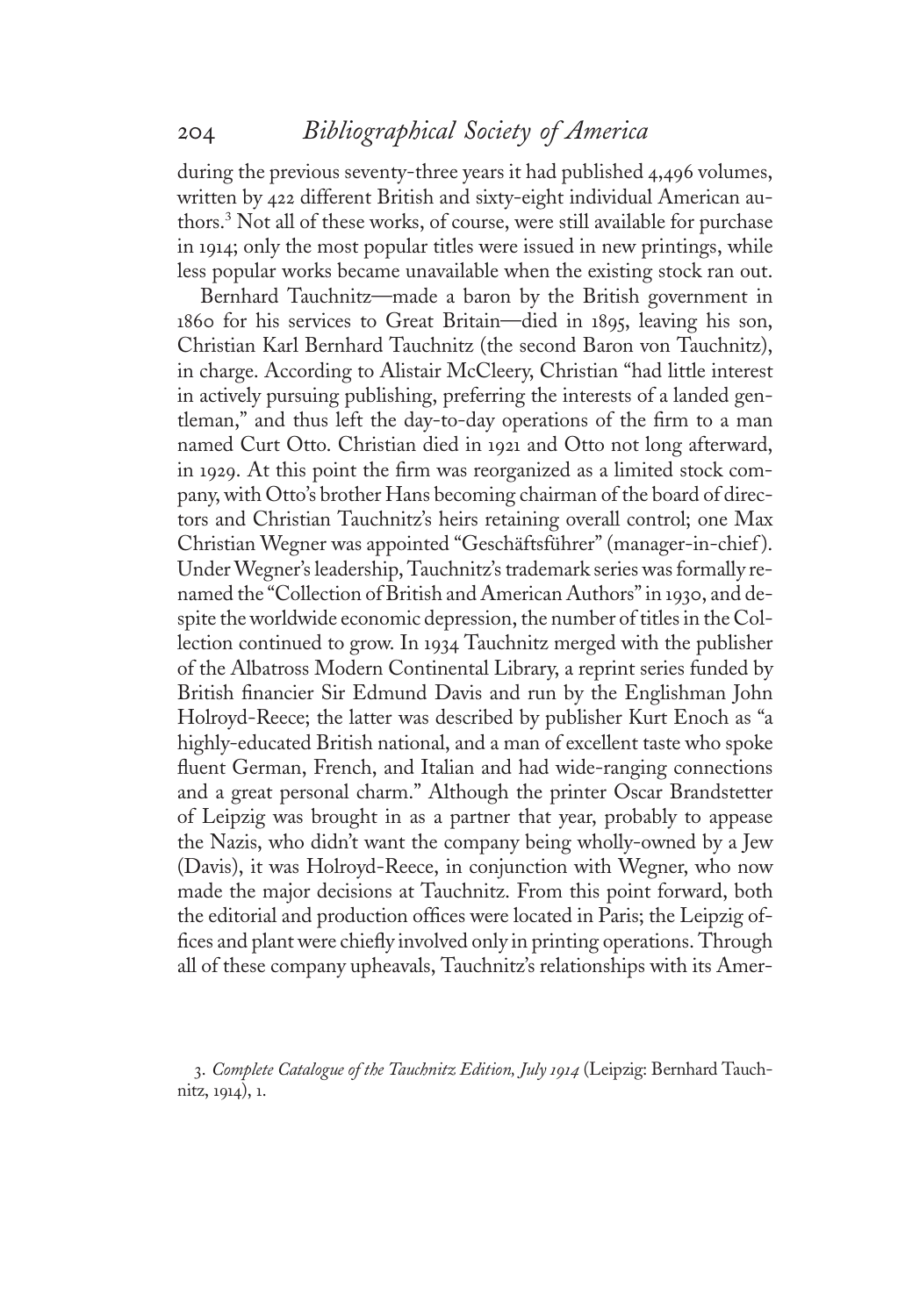ican authors (with the exception of a dispute with Edna Ferber in <sup>1</sup>930) remained generally congenial.<sup>4</sup>

Anti-American and anti-British sentiment in Nazi Germany after <sup>1</sup>933 surprisingly did not prevent the Collection from continuing to be published, at least not immediately. According to one source, "Until the war the Nazis permitted Tauchnitz to continue distributing its British and American authors, because this meant enormous printing orders placed in Germany." In fact, by the time Tauchnitz celebrated its centennial in <sup>1</sup>937, the firm had published 5,290 volumes in the Collection, with approximately <sup>1</sup>,300 of these having been by American authors. After this, however, the number of titles published annually declined rapidly. Shortly after the centennial, in July <sup>1</sup>940 the Tauchnitz offices in Paris were taken over by the occupying Nazi authorities, and in June <sup>1</sup>942 it was announced that henceforth the firm would no longer publish works in English.<sup>5</sup> Just over one year later, on the night of  $3-4$  December 1943, Tauchnitz's Leipzig plant and offices were destroyed in an allied bombing raid on the nearby rail terminal and yards. After the war a number of attempts were made to re-establish the firm, but for various reasons—including a number of new competitors and the fact that Leipzig was behind the Iron Curtain—Tauchnitz was never again able to play a significant role in the English-language Continental market.

One might have expected that a large publisher with as impressive a tenure and contact with as many authors as Tauchnitz had would have attracted a great deal of scholarly attention, but such has not been the case. Indeed, very little scholarship about the firm has been published, and often it is portrayed only relatively briefly as a staid precursor to the more "progressive" and important Albatross venture. Most who have

4. Alistair McCleery, "Tauchnitz and Albatross: A 'Community of Interests' in English-Language Paperback Publishing, 1934–51," The Library 7, no. 3 (2006): 298; for details of the firm's history during this period, 298–301, and "Tauchnitz Marks 100th Year," Publishers' Weekly 131 (5 June 1937): 2316; Memoirs of Kurt Enoch. Written for His Family (Privately printed, 1984), 61; Tauchnitz's premature publication of Ferber's Cimarron in 1930 angered the author (McCleery, "Tauchnitz," 301).

5. "Exit Tauchnitz," Time, 20 July 1942, 86; for centennial figures see Tauchnitz Edition Centenary Catalogue (Leipzig: Bernhard Tauchnitz, <sup>1</sup>937), <sup>1</sup>20; for cessation of English publishing, see "Tauchnitz Abandons English," New York Times, <sup>1</sup>8 June <sup>1</sup>942, 5.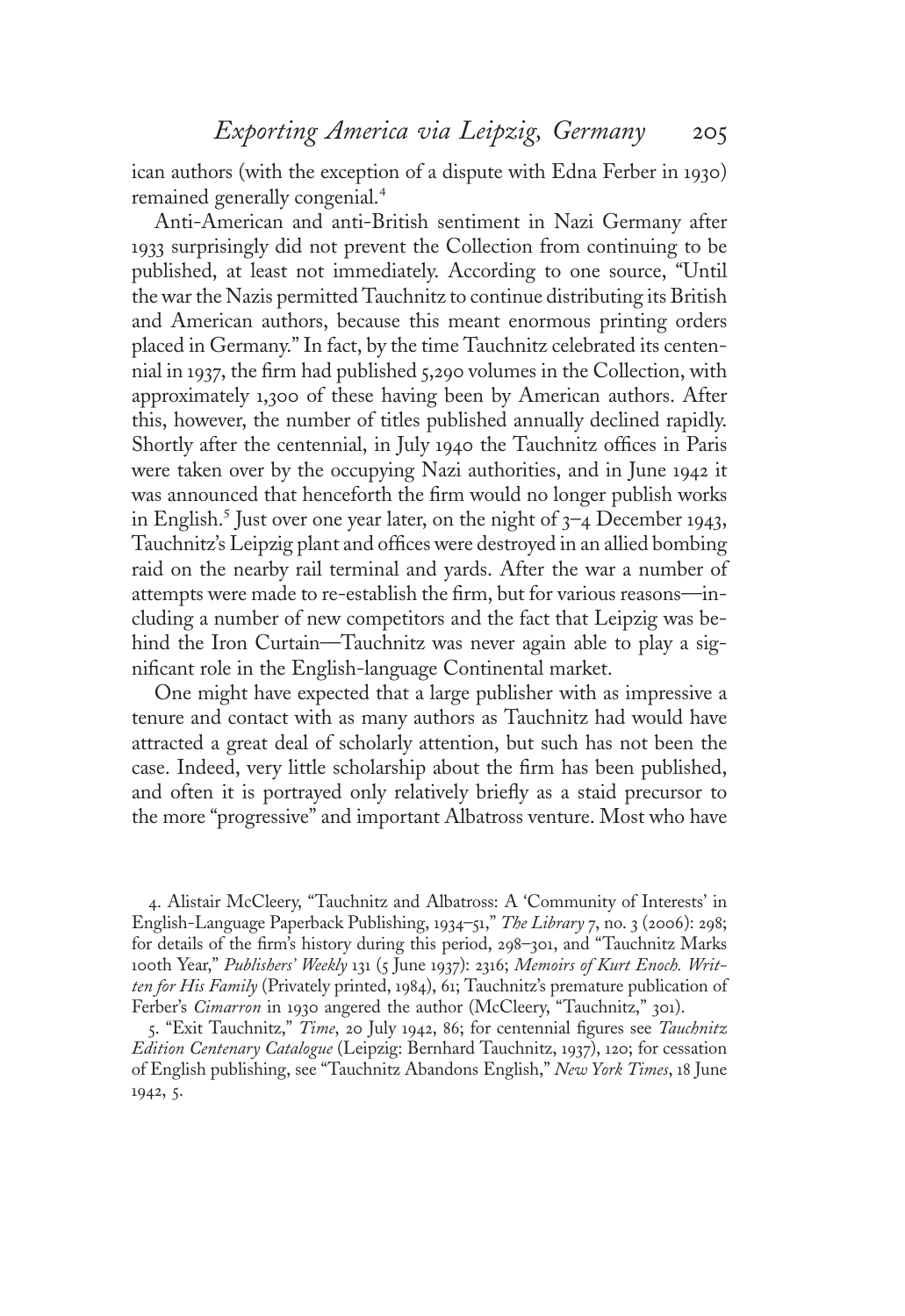written specifically about Tauchnitz, too, have focused chiefly on the involvement of British writers with the firm, determining the exact history of the business, and the extremely complicated bibliographical details of its publications. For example, the most substantial work about Tauchnitz, William B. Todd and Ann Bowden's Tauchnitz International Editions in English 1841–1955, provides a good deal of historical information about the company but is also significantly subtitled, A Bibliographical History. This volume and other articles in the same vein have been incredibly valuable in establishing the immense scope of Tauchnitz's publishing operations. Since the appearance of Todd and Bowden's monumental work, though, only a handful of articles containing detailed information about Tauchnitz and its Collection have been published, and curiously enough, only one essay has been devoted to an American author's involvement with the company: Susan S. Williams's excellent analysis of how readers/tourists in Italy in the <sup>1</sup>860s and <sup>1</sup>870s transformed their copies of the Tauchnitz edition of Hawthorne's The Marble Faun (which Tauchnitz entitled Transformation; or, The Romance of Monte Beni). Christa Jansohn's "The Impact of Bernhard Tauchnitz's Book Series 'Collection of British and American Authors' on the Continent and Beyond," first published in German in 2007 and subsequently in English in 2010, appeared to promise an important extension of previous scholarship, but its recapitulation of previously known information about the firm's history and its lengthy discussion of a collection of mostly uncirculated Tauchnitz volumes housed in a library in Coburg, Germany, did not provide any actual insight into these texts' "impact."<sup>6</sup> To date, then, no overview of American authors' participation in the Tauchnitz Collection, no empirical documentation of its distribu-

6. William B. Todd and Ann Bowden, Tauchnitz International Editions in English, 1841–1955, A Bibliographical History (New York: Bibliographical Society of America, <sup>1</sup>988); Susan Williams, "Manufacturing Intellectual Equipment: The Tauchnitz Edition of The Marble Faun," in Reading Books: Essays on the Material Text and Literature in America, ed. Michelle Moylan and Lane Stiles (Amherst: University of Massachusetts Press, <sup>1</sup>996), <sup>11</sup>7–50; Christa Jansohn, "The Impact of Bernhard Tauchnitz's Book Series 'Collection of British and American Authors' on the Continent and Beyond," Angermion: Yearbook for Anglo-German Literary Criticism, Intellectual History and Cultural Transfers 3 (2010): 161–83. Contributing to the difficulty of conducting research on Tauchnitz is the paucity of extant company records, which were mostly destroyed or lost during the war.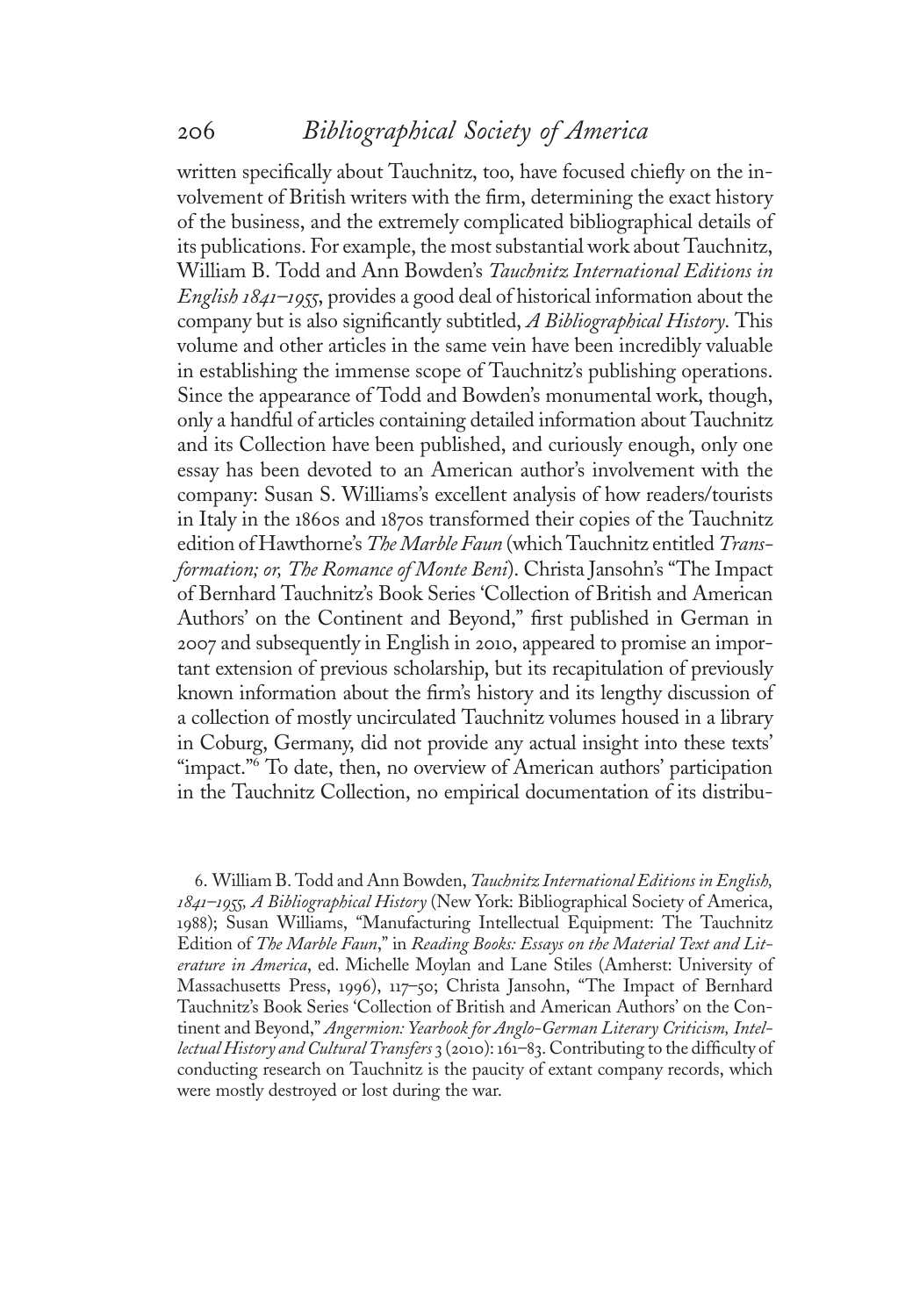tion systems or its readership, and no critical analysis of the cultural labor performed by texts in the series has yet been published.

The almost total scholarly neglect of American authors' involvement with this firm is especially striking, because Bernhard Tauchnitz began recruiting the most popular American authors for his series almost from the very beginning. In these early years, Tauchnitz typically approached only those authors who had already established a high level of popularity in the American market, but as the series continued into the late nineteenth century and beyond, a large number of less popular yet critically well-respected authors were also invited to be part of the Collection, thereby affording them greater renown than they might otherwise have achieved.

The Tauchnitz firm sought out American authors for the Collection despite the fact that Bernhard Tauchnitz's initial experience with an American author—James Fenimore Cooper—had not been an auspicious one. With his usual courtesy, Tauchnitz in August 1843 requested permission to reprint more Cooper texts than the three he already had—*The Spy*, Two Admirals, and The Jack O'Lantern; or, the Privateer—even though he was not legally obligated to procure such permission. Cooper responded that he was very reluctant to enter into any kind of agreement with the firm because he worried advance sheets of one of his works could go amiss or the Tauchnitz edition might be released before the novel was published in England and thereby compromise the British copyright; any of these outcomes, Cooper told Tauchnitz's representative Johann Gottfried Flügel, would represent a "miscarriage [that] might render me liable to damages to my English publishers." As a result, the only Cooper title Tauchnitz ever published after this was The Last of the Mohicans in 1917. Other popular American authors of the nineteenth century responded much more positively to Tauchnitz's requests. In part this was due simply to their recognition that a payment from Tauchnitz represented an additional, unanticipated source of revenue from their work, even if the usual flat fee paid was not especially large. Stowe, who voluntarily wrote an original preface for the Tauchnitz edition of Uncle Tom's Cabin published in late <sup>1</sup>852, apparently was glad to get anything from a Continental publisher; her husband Calvin, on her behalf, wrote to Tauchnitz in early <sup>1</sup>853, "You are the only German publisher who has given or even offered her the least remuneration." Louisa May Alcott, too, recorded in her journal in January <sup>1</sup>876: "A letter from Baron Tauchnitz asking leave to put my book in his foreign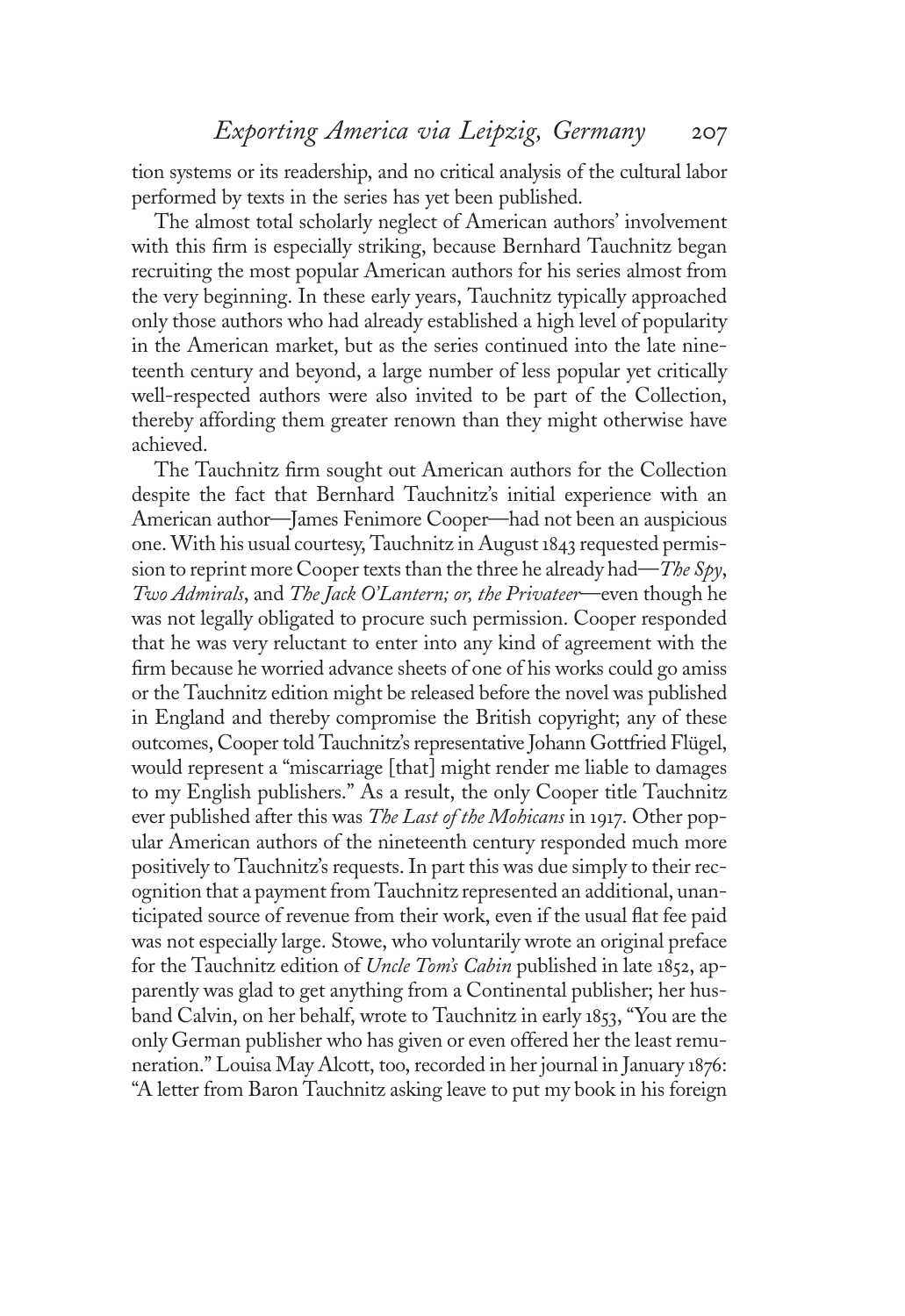library, and sending 600 marks [approximately \$160] to pay for it. Said, 'Yes, thank you, Baron.' " Not long afterward, Twain in <sup>1</sup>879 wrote to William Dean Howells from Paris,

Tauchnitz called the other day—a mighty nice old gentleman. He paid me 425 francs for the Innocents [Abroad]—I think he paid me about 6 or 700 fr. for Tom Sawyer (it being new); he is going to print Roughing It by & by, & has engaged advanced sheets of my new book. Don't know what he will pay for the two latter—I leave that to him–one can't have the heart to dicker with a publisher who won't steal.

In return for such kind treatment, Twain was willing to write an incredibly valuable note for printing in the Tauchnitz volume of Twain's Innocents at Home (1881): "I desire to state that the Tauchnitz editions of my books are the only ones which I have authorized to be issued from the European Continental Press in the English language." 7

American authors were also pleasantly surprised to learn that Baron Tauchnitz would, if a particular text proved more popular than he had anticipated, voluntarily send them an additional payment. Longfellow told Tauchnitz on one occasion, "Your very generous addition to the original sum agreed upon between us is pleasant to me, less for the sum itself, than for the trait of character it reveals in you, and the proof of your liberal way of dealing." Howells, too, in <sup>1</sup>88<sup>1</sup> stridently defended Tauchnitz from those who felt he was a "pirate" of authors' books, writing, "the great German publisher not only pays for a book once, but—gird up the loins of your credulity, and prepare, for I am going to apply a good deal of a strain to it—there have been occasions when he has asked leave to pay for it a

7. James Fenimore Cooper, letter to Flügel, <sup>1</sup>5 June <sup>1</sup>844, The Letters and Journals of James Fenimore Cooper, ed. James Franklin Beard, vol. 4 (Cambridge: Belknap Press of Harvard University Press, 1964), 463-64; Stowe quoted in Der Verlag Bernhard Tauchnitz, <sup>1</sup>837–1912, ed. Curt Otto (Leipzig: Bernhard Tauchnitz, <sup>1</sup>912), <sup>11</sup>9; Louisa May Alcott, *The Journals of Louisa May Alcott*, ed. Joel Myerson and Daniel Shealy (Boston, Toronto, and London: Little, Brown and Co., <sup>1</sup>989), 200; Twain, letter to Howells, <sup>1</sup>5 April <sup>1</sup>879, Mark Twain-Howells Letters. The Correspondence of Samuel L. Clemens and William D. Howells, 1872–1910, ed. Henry Nash Smith and William Gibson, vol. <sup>1</sup> (Cambridge: Belknap Press of Harvard University Press, <sup>1</sup>960), 262; Twain, Innocents at Home (Leipzig: Bernhard Tauchnitz, <sup>1</sup>881), 5.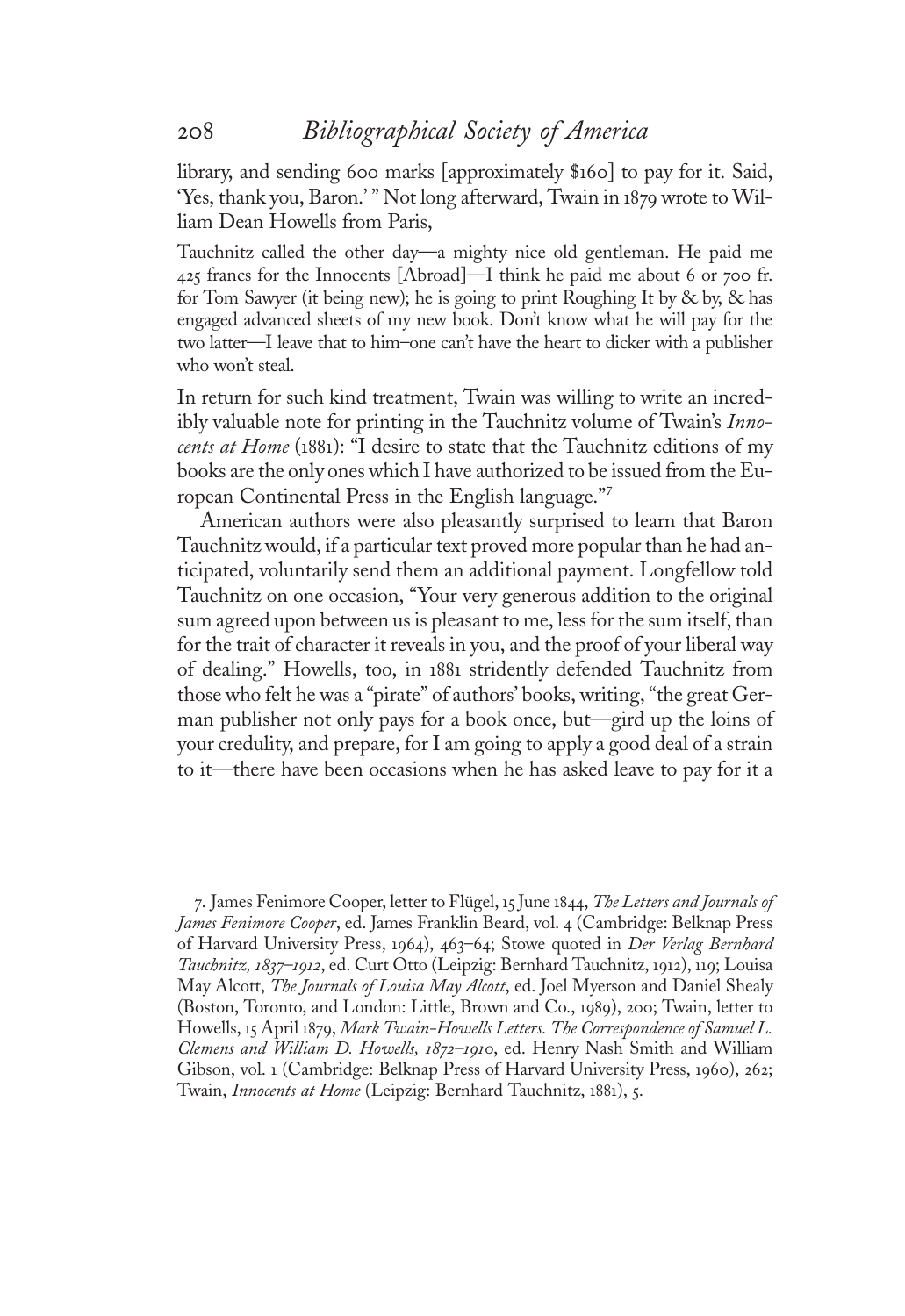second time! Try to conceive of that, now, in this cast-iron commercial age!" 8

After the Chace Act of <sup>1</sup>89<sup>1</sup> gave American authors the right to sell copyright to their works in European countries and elsewhere, although they still generally appreciated Tauchnitz's invitation to appear in the Collection, they do not appear to have valued such publication as highly as they had previously. Nevertheless, there were some who would have welcomed even a small sum. For instance, in <sup>1</sup>899 Stephen Crane, heavily in debt, wrote in a desperate tone to his agent, James B. Pinker,"Have you done anything about Tauchnitz?" (no works by Crane ever did appear in the Collection). In the twentieth century, even though popular authors such as Pearl Buck could negotiate relatively generous terms (for The Good Earth she received an advance of 600 gold marks plus a royalty of 5% on the first 6000 copies sold, 7.5% on the next 4000, and <sup>1</sup>0% after that), such sums would have represented relatively small portions of such authors' overall incomes.<sup>9</sup> This does not mean, though, that scholars today should similarly devalue the importance of Tauchnitz publication for American authors by relegating mention of these volumes to footnotes or brief bibliographical references. After all, whether these authors were aware of it or not, the Tauchnitz editions of their works continued to play a significant role in increasing their worldwide popularity and reputation, a fact attested to by a great many contemporary observers and commentators. And this fame could, indirectly, provide them with a number of benefits.

On the European continent, plentiful evidence exists that works from the Collection—undoubtedly including a great number by American authors—were omnipresent from the <sup>1</sup>840s to the <sup>1</sup>940s. Tauchnitz editions could be found not only in railway station bookshops, regular bookstores, and street kiosks in almost every major European city but also in many unlikely, out-of-the-way places. For instance, in <sup>1</sup>900 one could find in an English library in Nice, France, a number of Tauchnitz volumes by

8. Longfellow quoted in Der Verlag, 102; Howells, "The Contributor's Club," Atlantic Monthly 47 (January 1881): 141.

9. Letter, 4 February 1899, Stephen Crane: Letters, ed. R. W. Stallman and Lillian Gilkes (New York: New York University Press, <sup>1</sup>960), 207; worksheet, 2 March <sup>1</sup>932, David Lloyd Agency Files, <sup>1</sup>928–1958, Rare Books and Special Collections-Manuscript Collection, Princeton University, Princeton, New Jersey.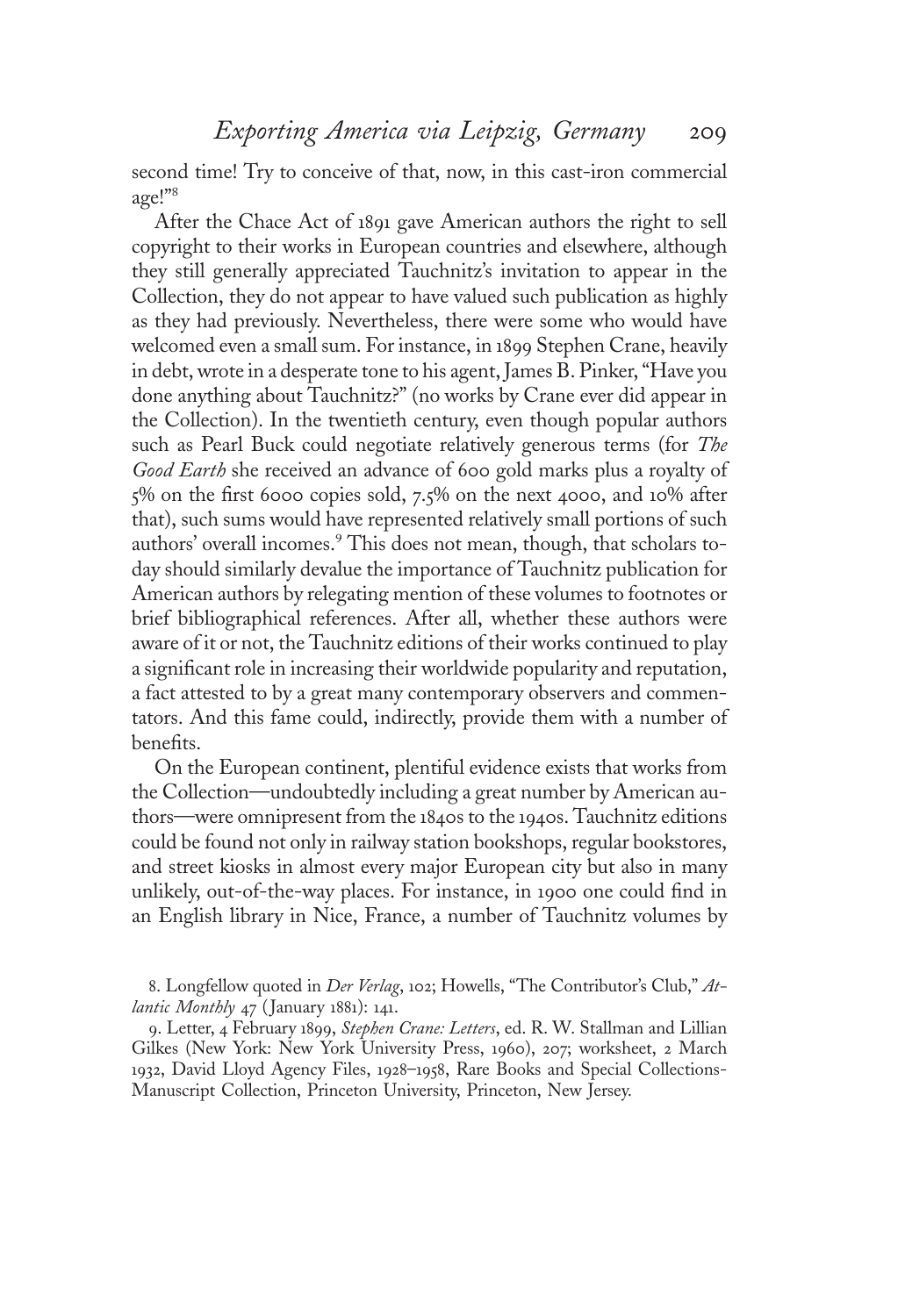Americans F. Marion Crawford, Hawthorne, Irving, Longfellow, Howells, Twain, and Bret Harte. In Belgrade in <sup>1</sup>916, soldiers going through the ruins of King Peter's palace discovered two Tauchnitz volumes; and a journalist in Kiev during the Russian Civil War in <sup>1</sup>920 noted that in the trash found in a house used as an execution chamber, "The first volume picked at hazard from a big pile proved to be a Tauchnitz copy of Twain's 'The Innocents Abroad.' " Such widespread availability continued into the 1930s. One report in the German literary magazine Die Neue Rundschau, for instance, stated in <sup>1</sup>931: "In the tiniest German health resorts, in the most forlorn little Italian city, in far-off Dalmatia, in the Canary Islands as in the Balearic Islands, when almost everything else is lacking, the latest Tauchnitz is available." 10

Libraries across Europe, too, both personal ones and otherwise, often included volumes from the Tauchnitz Collection. The Spanish author Don Miguel de Unamuno y Jugo, for example, had an annotated copy of Willa Cather's Tauchnitz volume  $A$  Lost Lady in his own library; the genteel Italian author Nerina Medici Gigluicci kept a great many Tauchnitz volumes—including many American ones—in her library at Villa Rossa in Florence, and wrote in pencil on their covers the dates when she had read them; James Joyce had dozens of Tauchnitz novels and dramas in his library in Trieste; a lending library in Cracow, Poland, in the <sup>1</sup>930<sup>s</sup> "had a good assortment of Penguin and Tauchnitz editions"; and an American woman in Moscow's Lubyanka prison in <sup>1</sup>939 told reporters how passing her time there was made easier by the presence in its library of numerous Tauchnitz volumes.<sup>11</sup> Vestiges of this widespread cir-

<sup>1</sup>0. "English Library in Nice," New York Times, 4 August <sup>1</sup>900, BR16; "Amid the Ruins of Peter's Palace," New York Times, 7 January 1916, 3; "Kieff Under the Terror," Southern Argus [Port Elliot, Australia], 28 October <sup>1</sup>920, 4; Die Neue Rundschau translated from the German and quoted in Kleiner Führer Durch die gute englische und amerikanische Literatur der Neuesten Zeit [A Small Guide Through Good Modern English and American Literature] (Leipzig: Bernhard Tauchnitz, <sup>1</sup>933), 21.

11. On the Unamuno y Jugo library, see M. Thomas Inge, "Unamuno's Reading in American Literature," Hispania, 54, no. 1 (1971): 151; American-authored volumes from the Gigluicci library at the Biblioteca Nazionale include Gertrude Atherton, Senator North (Leipzig: Bernhard Tauchnitz, 1900), shelfmark SBL0665482, and Margaret Halsey, With Malice Toward Some (Leipzig: Bernhard Tauchnitz, 1939), shelfmark CFI0932090; on the Joyce library see Richard Ellmann, The Consciousness of Joyce (Toronto and New York: Oxford University Press, <sup>1</sup>977), appendix, 97–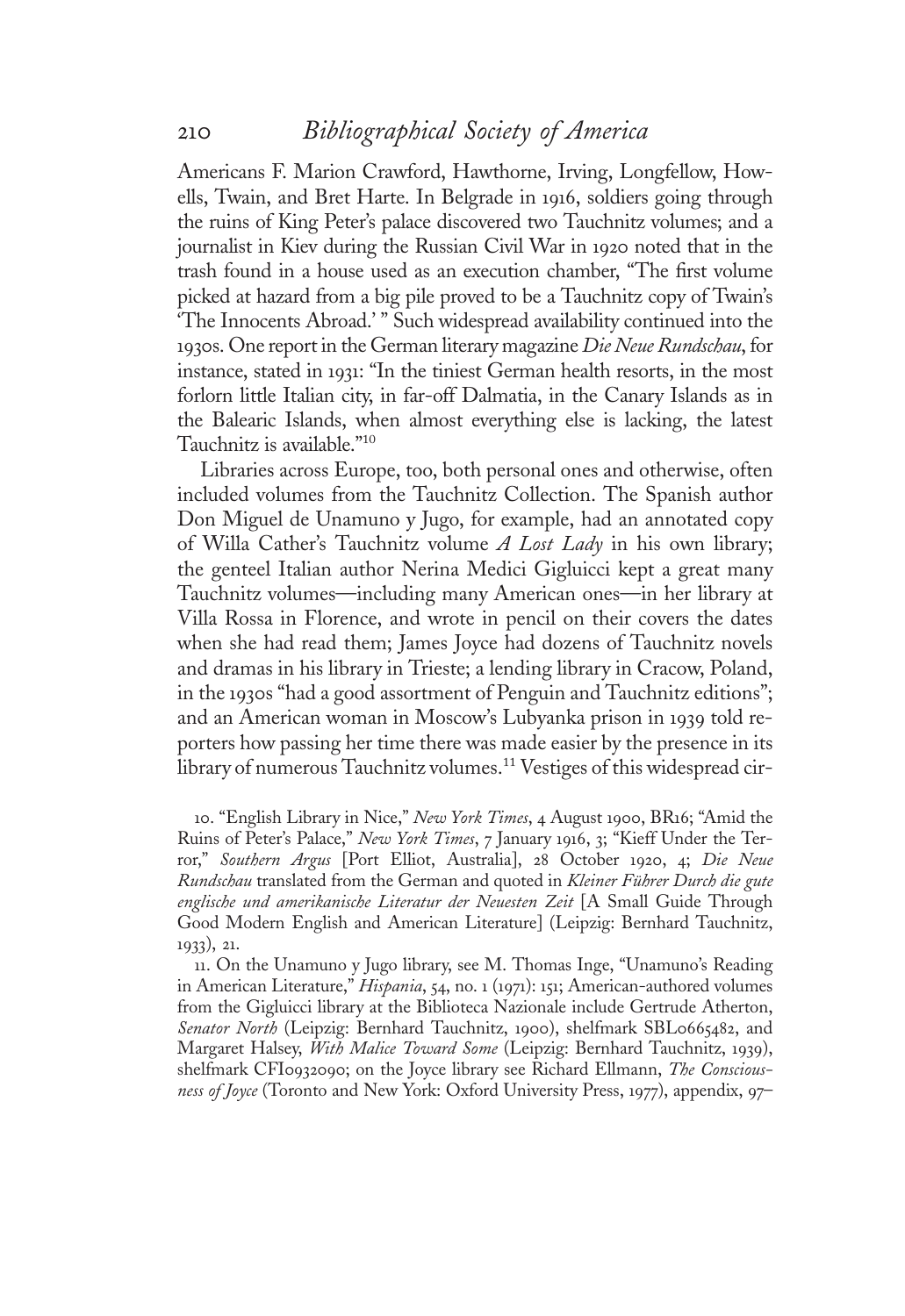culation remain even today: entering the term "Tauchnitz"into the search boxes of various European antiquarian bookselling websites yields thousands of results, and numerous European university and public libraries not only still possess Tauchnitz editions but also regularly lend them to patrons.

This extensive market penetration in Europe is especially impressive considering that it was achieved by a relatively unsophisticated promotional system and distribution network. In <sup>1</sup>884, Bernhard's son, Christian Tauchnitz, told an interviewer,

We only deal, of course, with wholesale buyers. We constantly print fresh lists and catalogues, which are sent out to our *clientèle*, who give their orders according to their discretion. No, we never advertise; and every quarter we publish a record of our publications, with a list of our authors and a short biography of each, as comprehensive as possible.

As the years passed by, various marketing innovations were introduced, but most were quite simple. These included short publicity blurbs, updated monthly, that provided "particulars of the Latest Tauchnitz Volumes" and that were either pasted in at the back of each copy sold or printed on the back covers of paperbacks; bookmarks placed in each copy that provided information about the latest titles; and a more extensive "Monthly Descriptive List supplied gratis by all booksellers." In almost all of these Tauchnitz materials, it should be noted, works by American authors were clearly distinguished, with an "Am." printed next to the authors' names. Christian Tauchnitz also stated in <sup>1</sup>884 about the firm'<sup>s</sup> marketing strategy, "We employ no travellers, but appoint agents in the capitals of Europe, each of whom has, of course, his sub-agents distributed throughout each country"; no direct sales to readers, it should be noted, were allowed. After the merger with Albatross in <sup>1</sup>934, this loose system was streamlined; from this date forward, German distribution was handled by Verlags Auslieferungs Gesellschaft (Publishers' Distribution Company), while distribution to other European countries was handled by a company called Continenta, a branch of the Albatross/Tauchnitz firm located within the Paris office. These distributors, it was noted in <sup>1</sup>937, sold "partly through wholesalers and partly direct to individual

<sup>141;</sup> on the Cracow library see Dorothy Adams, We Stood Alone (New York and Toronto: Longmans, Green and Co., <sup>1</sup>944), <sup>1</sup>82; Harold Denny, "Jailers Were Kind, Says Mrs. Rubens," New York Times, 23 June 1939, 12.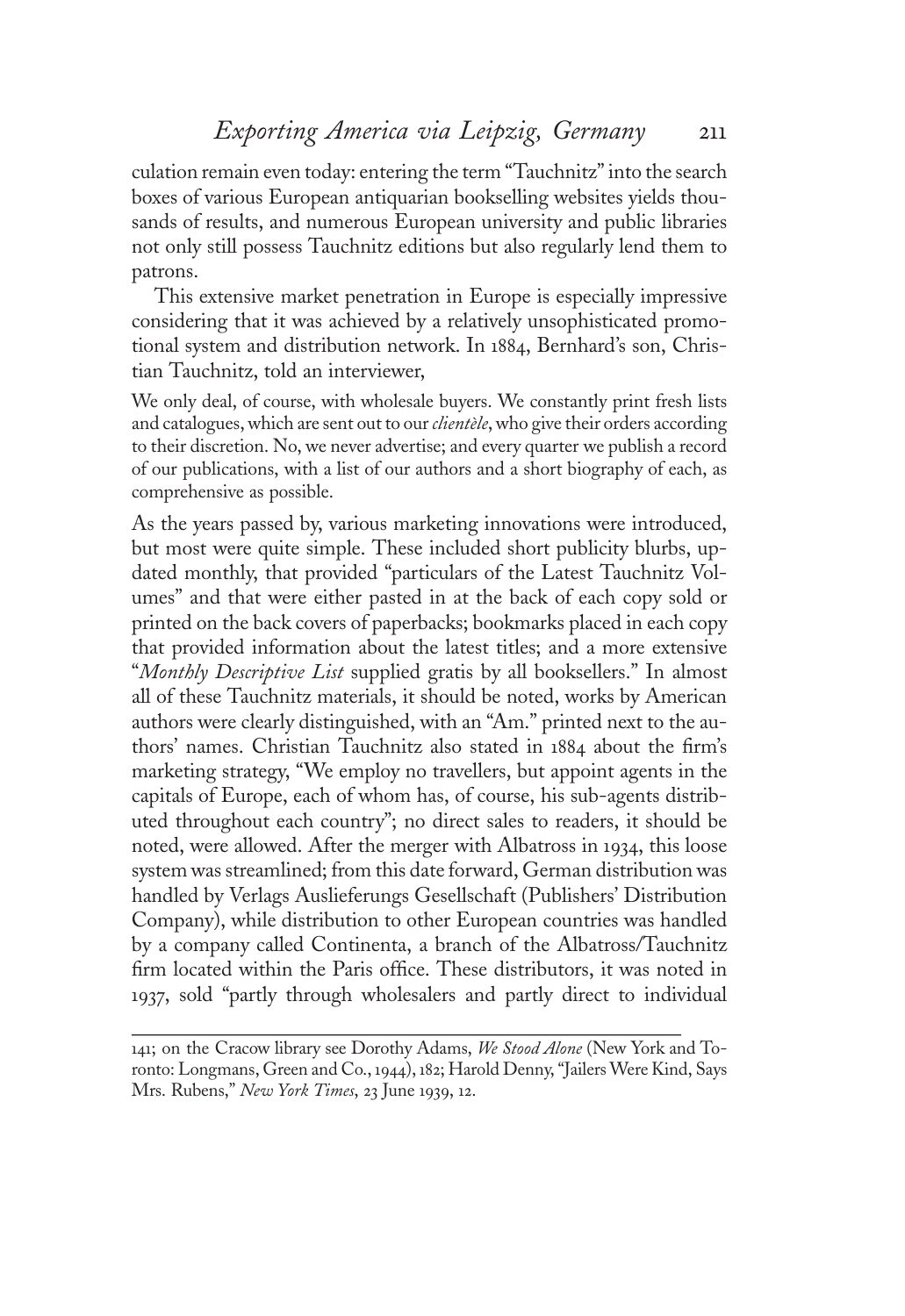bookstores. Between them, they have accounts with about 6,000 bookstores in some 37 countries."<sup>12</sup><br>Besides being omningsen

Besides being omnipresent on the European continent, Tauchnitz editions could also be found in many other places in the world. Each Tauchnitz edition had stamped on its cover or title page, in large letters, a notice along the lines of, "Not to be Introduced into the British Empire and U.S.A.," or, "The Copyright of this Collection is Purchased for Continental Circulation only, and the volumes may therefore not be introduced into Great Britain or her Colonies." Because it would not only have been a violation of copyright laws to ship copies elsewhere but also because doing so would have angered authors by potentially diminishing sales of editions from which they received royalties, Tauchnitz itself generally abided by these guidelines and did not themselves ship editions outside continental Europe. Others, however, appear to have routinely disregarded these restrictions. As a result, in one way or another, a great many Tauchnitz volumes found their way to Great Britain, the United States, and many far-flung places elsewhere, including British colonies.

Tauchnitz editions routinely circulated widely in Great Britain, brought back from the Continent by thousands of individuals acting on their own accord. Numerous travelers smuggled their Tauchnitz editions back into Great Britain past generally indifferent customs agents. As one British writer put it in <sup>1</sup>904,

let us suppose that there has always been a recording angel perched up aloft on every steamboat, who has taken note of the contents of every passenger's baggage, and to count the number of smuggled Tauchnitz volumes; how many scores of thousands of these contraband luxuries would that recording spirit have had to report to have crossed the Channel and found homes in respectable libraries?

Such smuggling exponentially expanded the circulation of Tauchnitz volumes in Great Britain, according to a writer for *The Author* magazine in <sup>1</sup>897: "almost every copy of every readable book is lent by its owner, and it is fair to suppose that out of the twenty or thirty who read it [only] one

<sup>1</sup>2. Tauchnitz quoted in "The Tauchnitz Library," Pall Mall Gazette, 25 April <sup>1</sup>884, <sup>1</sup>5; quotations and information about marketing techniques from "Tauchnitz Edition, September 1, 1905," included in copy of Edgar Allan Poe, Tales (Leipzig: Bernhard Tauchnitz, <sup>1</sup>884), Bibliothèque Nationale de France, shelfmark FRBNF31126267; for <sup>1</sup>934 and <sup>1</sup>937 distribution information, see "Tauchnitz Marks," 2317.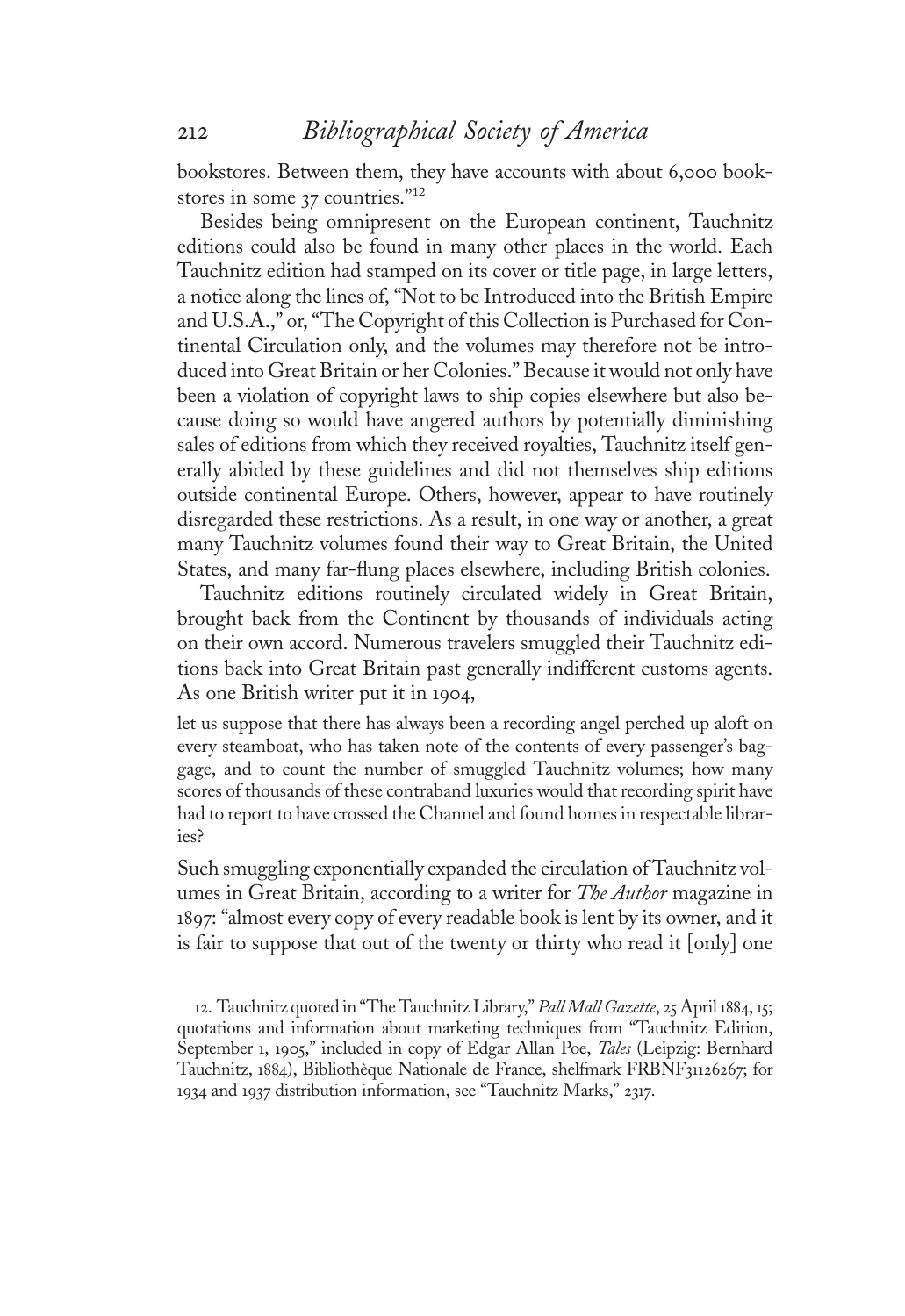would probably buy it. But all private book-shelves presently fall to the second-hand bookseller. There are many such shops where there are rows of Tauchnitz books." In the United States, where public libraries in the <sup>1</sup>880s and <sup>1</sup>890s had routinely ordered great numbers of Tauchnitz paperbacks for their collections because of their low price and durability (Christian Tauchnitz noted in <sup>1</sup>884, "We sell whole sets of our books to the American libraries"), a great many smuggled copies also made their way into private libraries. The American writer Margaret Williamson in <sup>1</sup>942 remembered the Tauchnitz volumes as "those charming little books which one once bought blithely by the armful to cherish ever after" and noted, "The customs officers in New York did not always discover how many one had brought. It would be amusing to take a census of Tauchnitz Edition copies illegally at large in the United States." 13

A good number of the Tauchnitz volumes found elsewhere in the world, especially in British colonies, were also probably also taken there by individual American and British travellers. As early as <sup>1</sup>888, it was reported that "On the Rhine boats, along Alpine passes, on the great homeward-bound Atlantic steamers, and the Meesagarie ships sailing for Japan, on the dahabeah, on the camel–no doubt in the balloon also ... the little square, white Tauchnitz volume marks the trail of the ubiquitous tourist ... and puts a girdle round the earth." 14

Yet other, more organized, systems also appear to have helped make copies of Tauchnitz editions available in many far-flung locations. The British explorer Richard F. Burton wrote that even in Egypt in <sup>1</sup>879, "Our only reading consists of newspapers, which come by camel-post every three weeks; and a few 'Tauchnitz,' often odd volumes." In <sup>1</sup>88<sup>1</sup> it was reported that at a British bookseller's in Shanghai, "you [can] get all the newest books very cheap, but then they are the Tauchnitz editions," and copies of Poe's Tauchnitz edition of Tales could similarly be found available for purchase at a bookshop in Adelaide, Australia, in <sup>1</sup>884. A copy of Henry Harland's The Cardinal's Snuff-Box (1903) now on deposit at the

13. Edward Marston, After Work: Fragments from the Workshop of an Old Publisher (London: William Heinemann, and New York: Charles Scribner's Sons, <sup>1</sup>904), 114–15; "Notes and News," The Author 8 (1 June 1897): 14; Tauchnitz quoted in "The Tauchnitz Library," <sup>1</sup>5; Williamson, "To Change the Subject," <sup>11</sup>.

14. Blanche Willis Howard, "The 'Tauchnitz Edition," The Daily Inter-Ocean [Chicago], 23 December <sup>1</sup>888, n.p.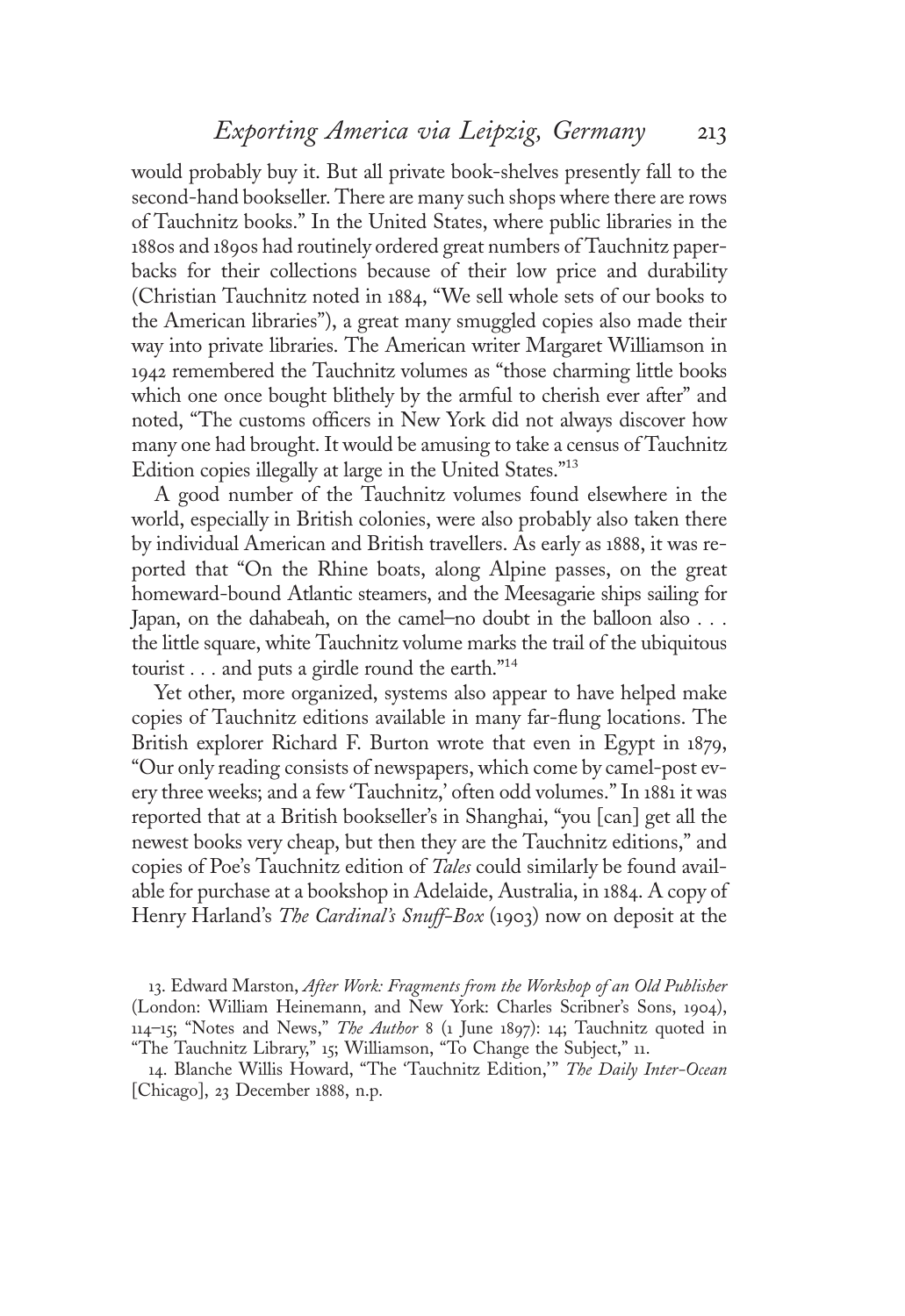Biblioteca Nazionale in Florence, bears a purple stamp on its title page which reads: "The Zanzibar Stores │ Main Road │ Zanzibar." A copy of Lafcadio Hearn'<sup>s</sup> Glimpses of an Unfamiliar Japan, Second Series (1910), bears a small gold label with the imprint of a Kyoto, Japan, bookseller. In Java (Dutch Indonesia), Tauchnitz editions were also quite readily available in <sup>1</sup>913. And in <sup>1</sup>93<sup>1</sup> a British traveler relayed how on some recent journeys she had found Tauchnitz editions in Leopoldville, Belgian Congo, as well as in a bookshop in Fez, Morocco (including a copy of American writer Ferber's best-seller Cimarron, 1930). Marion Lay, a writer on a strict budget, in <sup>1</sup>935 told of how he would buy Tauchnitz and Albatross paperbacks inMexico City bookstores because "American books are now brought out in these cheap European editions only a few weeks after they are issued at from two to four dollars in the States." Tauchnitz editions were apparently so numerous in Iran that many years later, in the <sup>1</sup>960s, over 645 volumes could be spared for use as packing material surrounding antiquities being shipped to the University of California-Los Angeles. It is little wonder, then, that Todd and Bowden in the <sup>1</sup>980s were able to locate over 50,000 copies of Tauchnitz books in private and public collections spread over fifty-six countries on six continents.<sup>15</sup> Many more can be found today by searching online library catalogs across the globe.

Who, though, made up the readership of Tauchnitz editions? Certainly, a great number of English-speaking tourists found these editions to be very welcome indeed during their sojourns in countries where they might not have spoken the native language. An 1888 article in *The Australasian*, for instance, notes that"Without his [Tauchnitz's] help the aforesaid travellers would have a drearier time of it while upon the European continent, and

15. Richard Burton, The Land of Midian (Revisited), vol. 1 (London: C. Kegan Paul and Co., 1879), 145; "Chinese Sketches," The Argus [Melbourne, Australia], 8 October 1881, 4; Poe information in "New Books and New Editions," South Australian Register [Adelaide], 10 May 1884, 3; Henry Harland, The Cardinal's Snuff-Box (Leipzig: Bernhard Tauchnitz, <sup>1</sup>903), title page, Biblioteca Nazionale, Florence, Italy, shelfmark SBL0676966; Lafcadio Hearn, *Glimpses of an Unfamiliar Japan*, Second Series (Leipzig: Bernhard Tauchnitz, <sup>1</sup>910), author copy; Java sales in "Petticoat Pilgrims," The West Australian [Perth], 11 January 1913, 7; Africa availability in Rose Macauley, "English Books Abroad," Auckland Star, 3 October 1931, 2; Marion Lay, "Mexico on \$20 a Month," Forum and Century 44, no. 1 (July 1935): 39; Iran information in Todd and Bowden, *Tauchnitz International Editions*, 918, 920–41.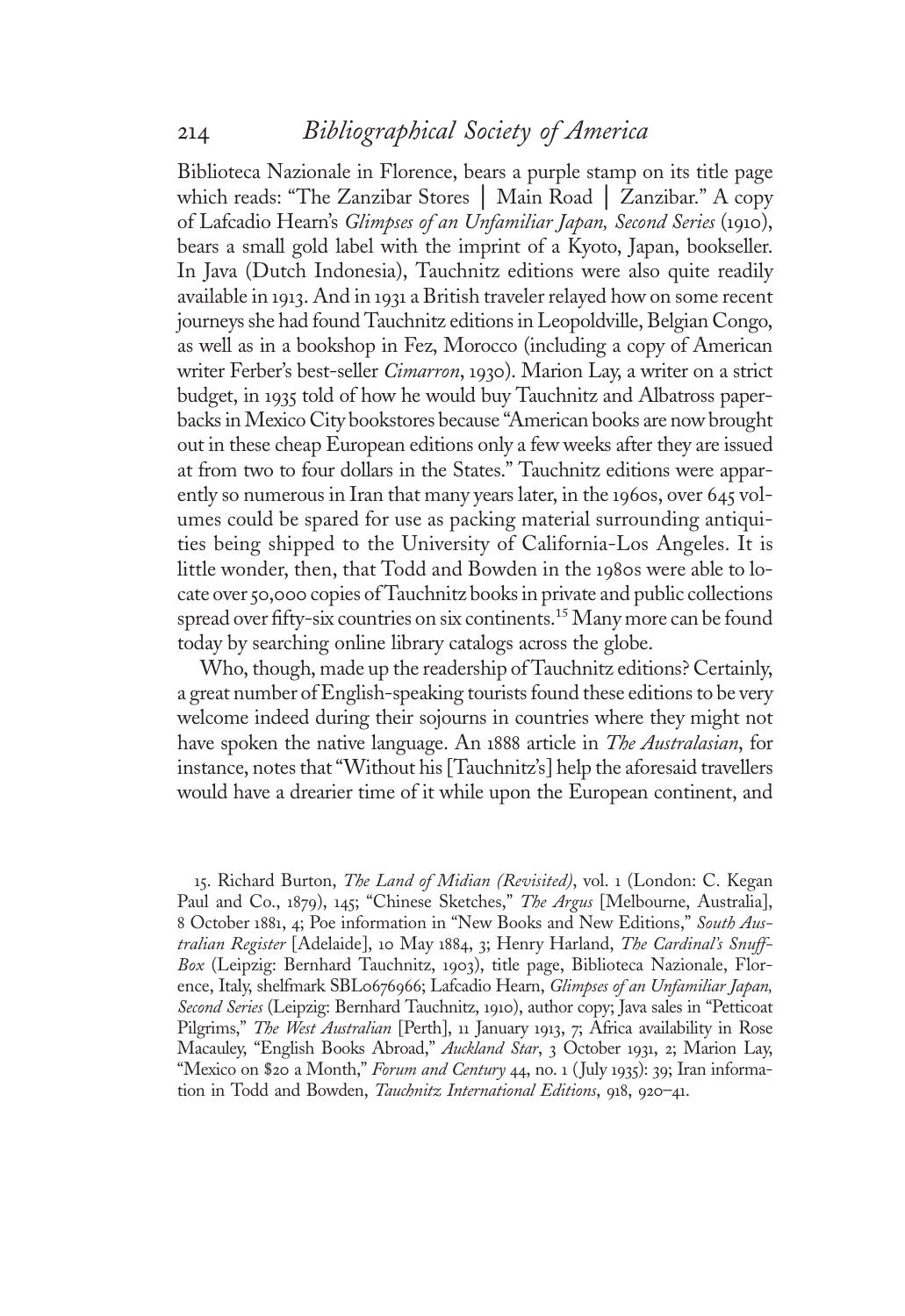## Exporting America via Leipzig, Germany 215

that both while indoors and out. For the Tauchnitz books alike beguile long evenings and weary railway journeys." In addition, as Susan Williams has demonstrated, in the <sup>1</sup>860s and <sup>1</sup>870s the Tauchnitz edition of Hawthorne'<sup>s</sup> Transformation; or, The Romance of Monte Beni (1860) was hugely popular among American and British tourists in Rome, who bought copies of this book and inserted their own photos—or ones purchased from bookstalls—into them, thus making them highly personalized mementoes that they then carried home. Henry James acknowledged this popularity in <sup>1</sup>879, writing, "It has probably become the most popular of Hawthorne'<sup>s</sup> four novels. It is part of the intellectual equipment of the Anglo-Saxon visitor to Rome, and is read by every English-speaking traveller who arrives there, who has been there, or who expects to go." 16

Yet English-speaking tourists did not, contrary to popular belief, comprise the majority of Tauchnitz readers. In <sup>1</sup>887 British author James Payn—the Tauchnitz agent responsible for choosing which British authors to recommend for inclusion in the Collection—stated, "It is popularly supposed that the Baron's Continental series is read only by the traveling English, yet these form but a small portion of its public; it is exported everywhere." As early as <sup>1</sup>884, Christian Tauchnitz himself authoritatively reported,

We find the greatest sale of our English editions in Germany and Austria. In Germany it is greatest. There we have a great reading public, many of them able to read English with ease, and not a few who speak it with fluency. Then comes France, and then Italy. Few of our books find their way to Russia, and not many to Spain. In Denmark and Sweden, on the other hand, we have a fair sale, as English is [widely] understood in those countries. In Germany and Austria the readers are Germans and Austrians, for the English colonies are but small.

By <sup>1</sup>937, Holroyd-Reece noted, "The statistics kept by Tauchnitz show that 80% of Tauchnitz readers are foreigners. In other words, there are four foreigners gaining a first-hand—and first-class—knowledge of British and American thought for every British or American traveller who reads a Tauchnitz book." Most were, as in <sup>1</sup>884, German; in <sup>1</sup>936 Tauchnitz sales in Germany accounted for  $39\frac{1}{2}\%$  of total sales. Following far behind, sales in France reportedly made up <sup>1</sup>0% of the total, followed by Austria (6%),

16. "The Wanderer on the World's Highways," The Australasian [Melbourne], 22 December <sup>1</sup>888, 49; Williams, "Manufacturing Intellectual Equipment," <sup>1</sup>24–25; Henry James, *Hawthorne* (1879; repr. London and New York: Macmillan and Co., 1887), 165.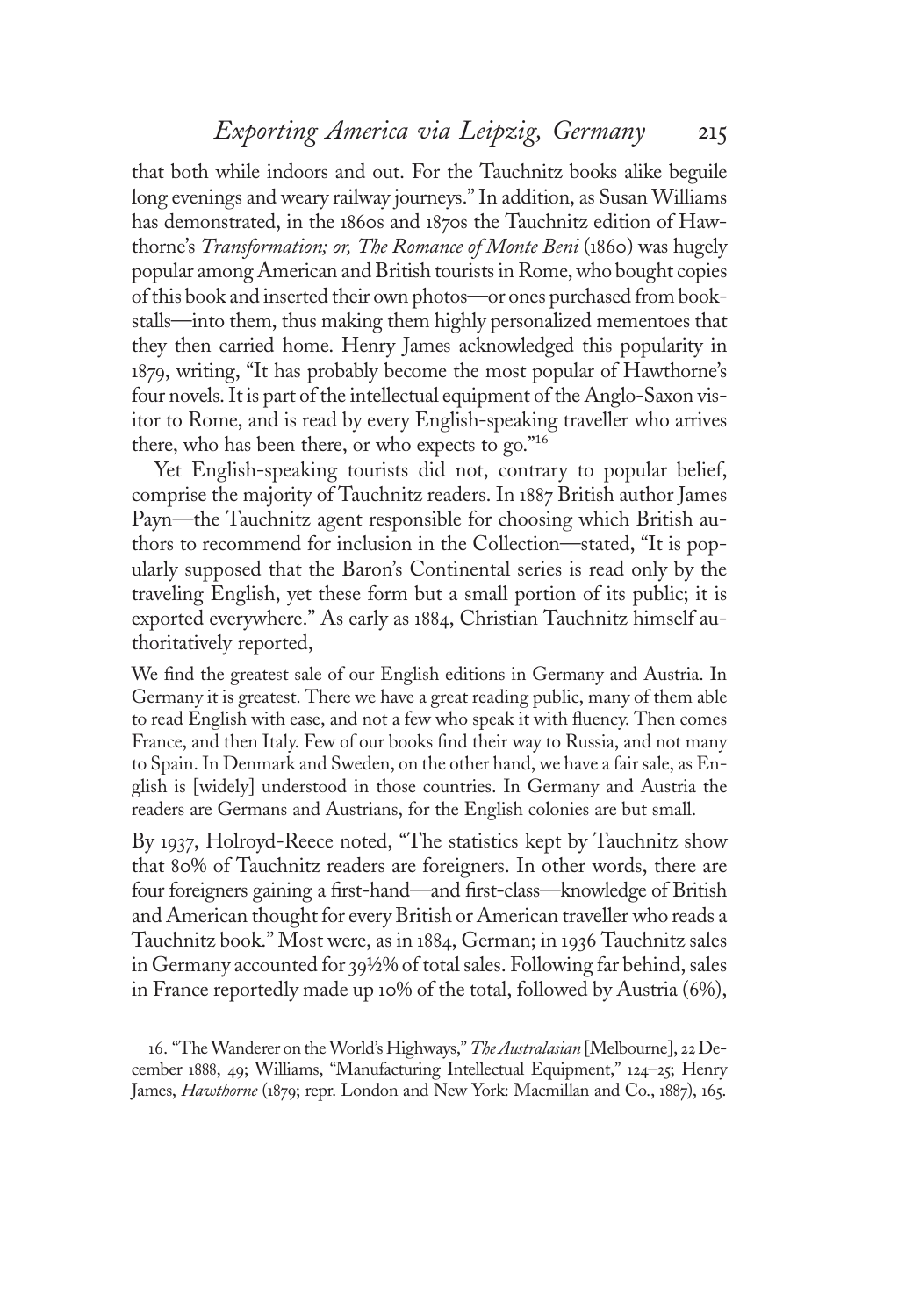Italy (6%), Switzerland (6%), Sweden (3½%), China (3%), Hungary (2½%), and the Balkans (2½%).17 Even if one assumes that a certain portion of the sales in each country were made to tourists and other native-English speakers living in those countries, it is clear a large majority of the readers of Tauchnitz editions were citizens of non-English-speaking countries, both in Europe and elsewhere.

Many of the European purchasers of Tauchnitz editions simply liked to read the latest foreign literature in its original form; these most likely were relatively well-off people who had attended schools where English was taught, presumably those that catered to more cosmopolitan populations. Typical of this type of reader might have been the author Nerina Medici Gigluicci, from whose personal library many of the Tauchnitz volumes now in Florence's Biblioteca Nazionale originated. Gigluicci, the daughter of an Italian Count and an English mother, voraciously read both American and British authors' works in their Tauchnitz editions. American authors' popularity on the Continent was also due in large part, however, to those who bought Tauchnitz editions to help them improve their English. One report in <sup>1</sup>937 described a large group of readers, "chiefl<sup>y</sup> German, but also Dutch and some French, who buy Tauchnitz books because they feel they are getting not only interesting books but free lessons in English at the same time. Sales in this section ordinarily run between 8,000 and 20,000 copies." One copy of Cather's novel A Lost Lady (1927) offers clear evidence of one individual using a Tauchnitz edition to learn English; it is signed, "Maurice Cjzanqiá, <sup>1</sup>931," and he penciled-in French equivalencies next to a great many English words and phrases that might not have been familiar to a non-native speaker, which he probably was.<sup>18</sup>

In addition, a great number of European high school and university students were exposed to Tauchnitz editions more formally in their English-language classrooms. In the <sup>1</sup>930s, Tauchnitz conducted "regular correspondence with some 7,000 teachers" in Europe, supporting the as-

17. Payn, "A Literary Jubilee," The Independent 39 (31 March 1887): 2; Tauchnitz quoted in "The Tauchnitz Library," 15; Holroyd-Reece, The Harvest, 21-22; "Tauchnitz Marks," 2317.

<sup>1</sup>8. Syracuse University, "The Villa Rossa–Narrative and Photo Gallery," accessed 28 January 2017, http://suflorence.syr.edu/about-suf/villa-rossa-archive/narrative -and-photo-gallery1/index.mobile.html; "Tauchnitz Marks," 2317; Cather, A Lost Lady (Leipzig: Bernhard Tauchnitz, 1927), author copy.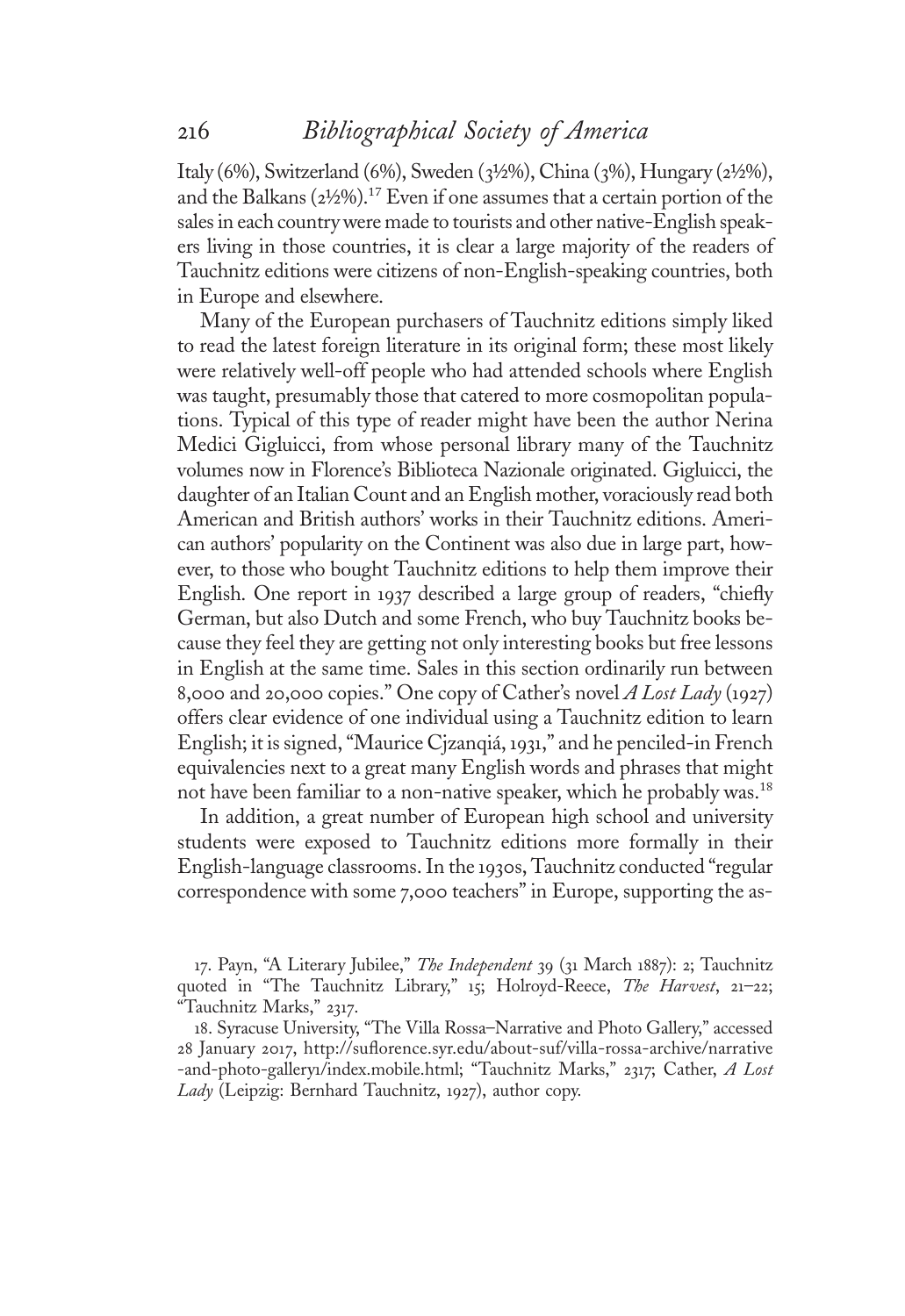sertion that a significant portion "of Tauchnitz readers [was] comprised of university and school teachers and their pupils." In France, for example, inexpensive Tauchnitz editions represented great boons to French students studying for their *certificat d'aptitude* and *agrégation* exams in the <sup>1</sup>920s and <sup>1</sup>930s. The classroom use of Tauchnitz editions in both France and Germany was further encouraged by their being regularly reviewed in pedagogical journals aimed at teachers, who presumably would then assign Tauchnitz editions for their students to read. In Germany, Hanns W. Eppelsheimer's essential resource for teachers and scholars, Handbuch der Weltliteratur von den Anfängen bis zur Gegenwart [Handbook of World Literature: From the Beginning to the Present], which was first published in <sup>1</sup>937 but updated in <sup>1</sup>947 and <sup>1</sup>960, regularly listed Tauchnitz editions of many American authors' works (such as those by James, Norris, Dreiser, and Cather) as the only English versions available. Even today, numerous extant copies of Tauchnitz volumes in German university libraries bear stamps attesting to their use in English Institutes and courses.19

Furthermore, certain American literary works were made popular through their publication in the Tauchnitz students' series, separate from the Collection. Many such works were listed in the "Students' Series for School, College, and Home": Harte's *Tales of the Argonauts* (1886); Longfellow'<sup>s</sup> Tales of a Wayside Inn, parts one and two (likely <sup>1</sup>888); Benjamin Franklin's Autobiography (1888) and The Way to Wealth (1888); Hawthorne's A Wonder Book for Boys and Girls (1896); Frances Hodgson Burnett'<sup>s</sup> Little Lord Fauntleroy (1896), Sara Crewe(1896), and The Secret Garden (1917). In a series of "English Text-Books" published between <sup>1</sup>916 and <sup>1</sup>918, one could find works by Americans Poe, Twain, Emerson, John Habberton, Harte,

<sup>1</sup>9. "Tauchnitz Marks," 2318; for French exam use see Janice Simon, "French Studies in American Literature and Civilization," American Literature 6 (1934): 188, and Sigmund Skard, American Studies in Europe. Their History and Present Organization, vol. <sup>1</sup> (Philadelphia: University of Pennsylvania Press, <sup>1</sup>958), 231; see, for example, Eppelsheimer, Handbuch der Weltliteratur: Von den Anfängen bis zur Gegenwart (Frankfurt am Main: Vittorio Klostermann, 1960), 610–12; the copies of Willa Cather's Tauchnitz editions at the University of Rostock library in Germany are all stamped, "Englishes Seminar │ Universität Rostock," and copies of Cather's Tauchnitz editions at the University of Leipzig's main library bear stamps from "Englisches Institut │ Universität Leipzig" and "Englisches Seminar der Handels=Hochschule Leipzig [English Seminar of Leipzig Business College]."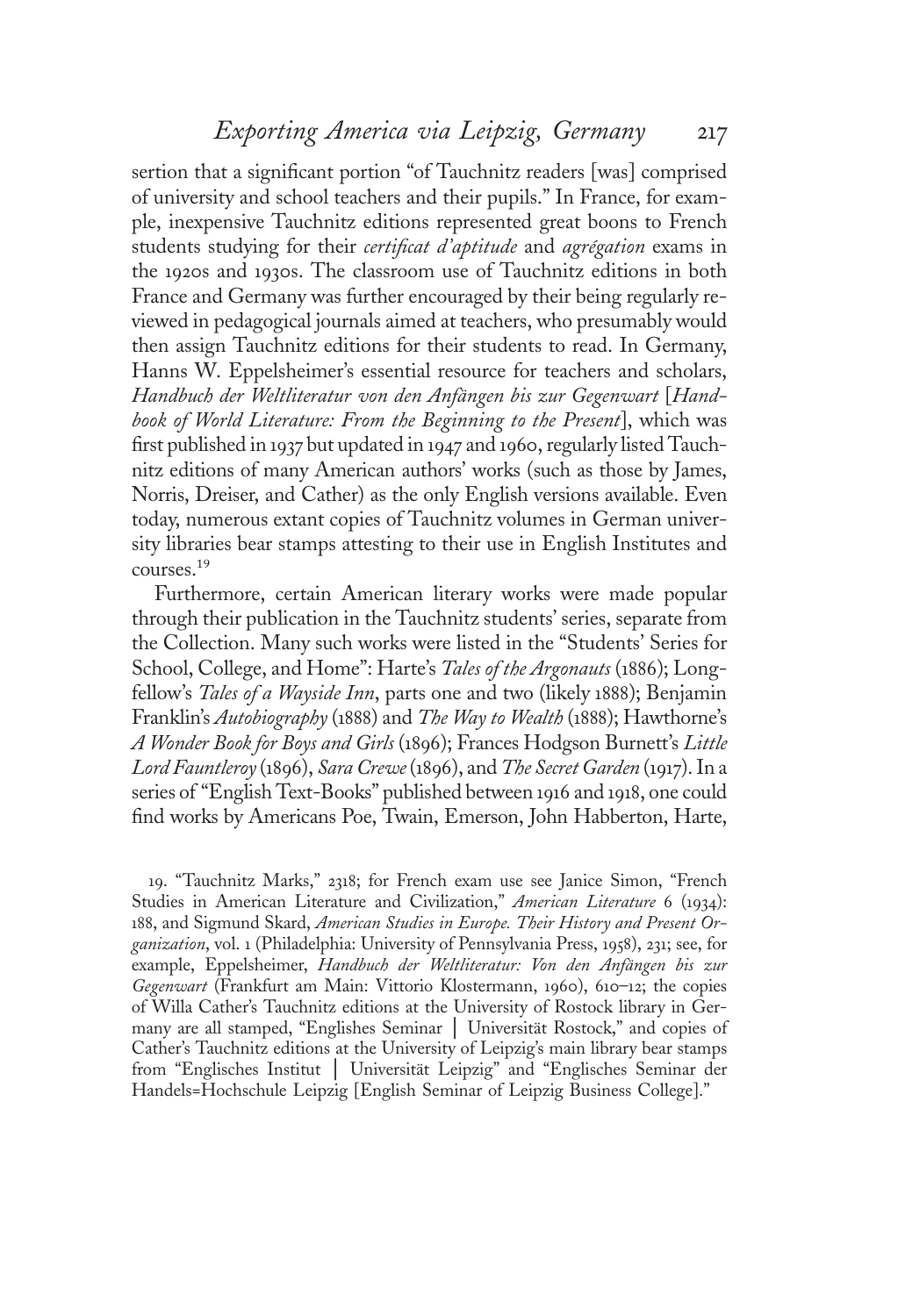Longfellow, and Kate DouglasWiggin. Curiously enough, there were only two Americans represented in the "Students' Series, Neue Folge [New Series]" of fifty-two different titles published between <sup>1</sup>926 and <sup>1</sup>939: Cather'<sup>s</sup> Tom Outland's Story (1930) and Jack London's The Call of the Wild (1931). The sales of these volumes cannot be determined without the business records of the firm. However, even as late as <sup>1</sup>937, it was reported, "Among the [Tauchnitz] books read in schools, 'Little Lord Fauntleroy' has an enormous sale." Sometimes, it would appear, teachers simply used the regular Tauchnitz edition of Little Lord Fauntleroy (1887) for instruction; one existing copy on deposit at the Bibliothèque Nationale de France, for example, is signed by its owner, has a handwritten list of characters' names on a back page, and includes numerous penciled-in translations into French; it also was so well used that some pages had to be taped together.<sup>20</sup>

Yet the question remains: How popular, exactly, did these Tauchnitz editions make their authors? One might have expected that the low price of most volumes in the Collection would have resulted in huge sales among a wide spectrum of readers. After all, until <sup>1</sup>912, paperback volumes in the series cost <sup>1</sup>,60 German marks, or 2,00 French francs, which typically equated to approximately <sup>1</sup>s. 6d., or 50 cents, a third of the cost of a British or American clothbound edition, and after about <sup>1</sup>920 they sold for only slightly more: <sup>1</sup>,80 German marks (clothbound versions of most volumes could be purchased around <sup>1</sup>912 for 2,20 marks or 2,75 francs and more elegant leather-bound gift volumes for 3,00 marks or 3,75 francs). Thus, these volumes would have been quite affordable for people from almost all socioeconomic levels. Nevertheless, no Tauchnitz volume in any format appears to have ever sold as many copies as an American or British bestseller of that time did in its home market. One example of an American nineteenth-century "bestseller" in Tauchnitz terms was a Longfellow book of poetry that in <sup>1</sup>870 sold 7,000 copies. One thus has to wonder what it meant, exactly, when it was reported that the California writer Gertrude Atherton's "books proved to be immensely popular in the German Tauchnitz editions." After all, as one report in <sup>1</sup>902 related, Baron

20. Students' Series information in Todd and Bowden, Tauchnitz International Editions, 815-19; "Text-Books" information 819-29; Neue Folge information 831-36; "Tauchnitz Marks," 2318; Frances Hodgson Burnett, Little Lord Fauntleroy (Leipzig: Bernhard Tauchnitz, <sup>1</sup>887), Bibliothèque Nationale de France, shelfmark FRBNF31891801.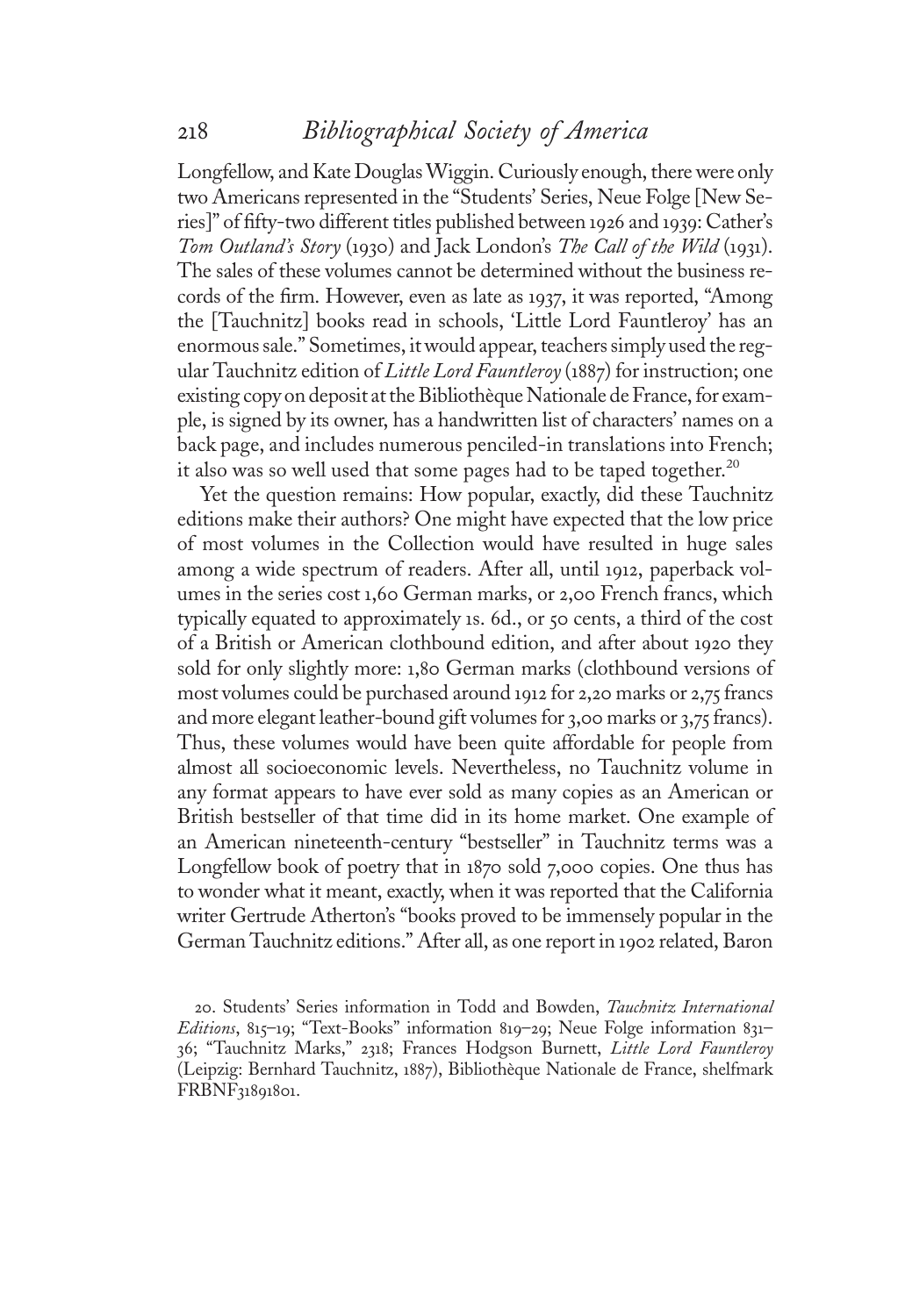Christian Tauchnitz allegedly said "that 2000 copies represent a very fair sale, which is never reached by a considerable number of works published. A sale of 5000 copies is only attained in the case of works by exceptionally popular authors, while a sale of <sup>1</sup>0,000 can only be recorded in the case of six books out of the 800 published during the last ten years." As the report concluded, "Most people, we imagine, had a very different opinion as to the circulation [numbers] of these attractive little books." 21

In later years, sales numbers were larger, but still not extraordinary. Publishers' Weekly reported in 1937 that the average Tauchnitz book "of light and popular fiction, with a special appeal to the continental Tauchnitz public," had "moderate" sales—although it also noted that one book in this category, Anita Loos's Gentlemen Prefer Blondes, had sold about <sup>1</sup>00,000 copies in its Tauchnitz form. Those appealing to "the ordinary traveler, buyer and reader," this article stated, had typical sales of about 5,000 to <sup>1</sup>0,000, while books with "great reputations" often enjoyed "Sales of 20,000 to 50,000." The Tauchnitz editions of American works listed as "some of the best sellers of the last hundred years" were Alcott's Little Women, London's The Call of the Wild, Buck's The Good Earth, and most everything by Twain.<sup>22</sup> However, even if each of these sold 50,000 copies of its Tauchnitz edition, that still would have represented much lower sales than those of their copyrighted American edition.

What Tauchnitz sales lacked in sheer numbers, however, they made up for in influence. Indeed, for some authors possibly the most important benefit of being published by Tauchnitz was that it acted as a stamp of approval that could serve as a catalyst to further popularity and higher sales of those editions from which they did earn royalties. Harte wrote to his then-friend Twain in <sup>1</sup>876 to recommend that he let Tauchnitz reprint his books, in part because "to be on his list is a kind of guarantee to the English reading people there" on the Continent. Twain would later become quite cognizant of how his Tauchnitz volumes could act as popu-

21. A description of Tauchnitz pricing from February <sup>1</sup>912 forward is found at the back of a copy of Francis Marion Crawford, Uncanny Tales (Leipzig: Bernhard Tauchnitz, <sup>1</sup>911), Bibliothèque Nationale de France, shelfmark FRBNF31979206; Longfellow sales in "Persons and Things," Milwaukee Daily Sentinel, 15 February 1870, n.p.; Carolyn Forrey, "Gertrude Atherton and the New Woman," California Historical Quarterly 55, no. 3 (Fall 1976): 202; for Tauchnitz quotation see "Trade with Russia," The Colac Herald [Victoria, Australia], 5 December 1902, 6.

22. "Tauchnitz Marks," 2317–18.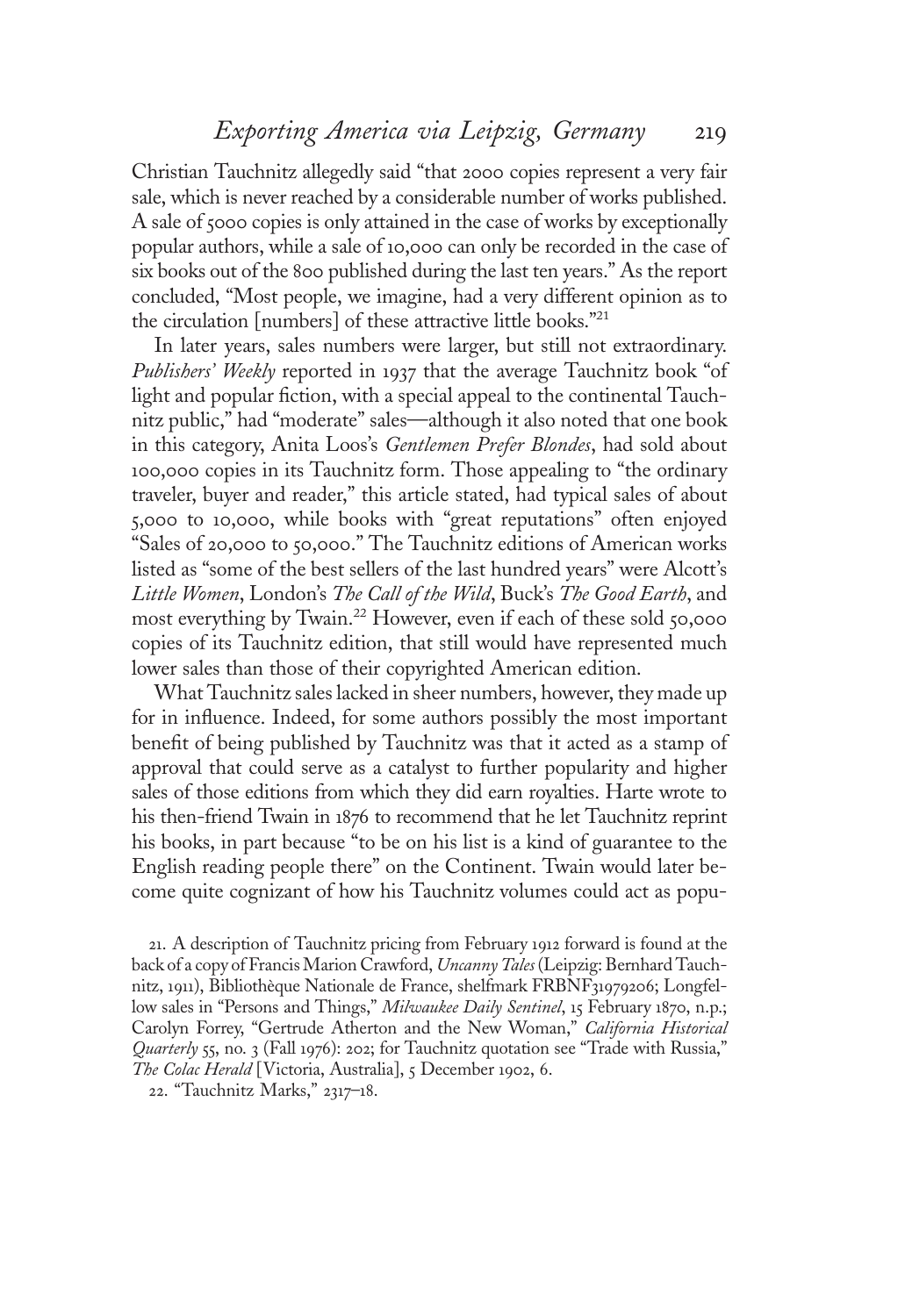larity catalysts among readers and publishers; as one of his bibliographers, Robert M. Rodney, has written,

Appearing in most instances shortly after their first American publication, the Tauchnitz editions gave many European readers early access to Mark Twain before the later foreign language translations of his writings. This formidable collection, issued in twenty-seven titles over a forty-three-year period, gave an added dimension to Mark Twain's international popularity.<sup>23</sup>

American authors whose sales lagged behind their critical reputations especially wished to be included in Tauchnitz's Collection. James for one demonstrated on a number of occasions and in various ways his willingness to please Tauchnitz (such as creating special revised editions) and have his works included in the series; he succeeded in getting Tauchnitz to publish sixteen of his works. Howells actively lobbied, through friends such as Bayard Taylor and Twain, to have his work included in the Collection, and eventually fourteen of his titles would be published by Tauchnitz. A grateful Howells wrote to Twain in <sup>1</sup>879, "Thanks to your generous interest in the matter, Tauchnitz is putting some of my books into his library. He has already put F[oregone]. Conclusion in, and the L[ady]. of the Aroostook goes next." 24

Publication in Tauchnitz's Collection could have other benefits as well. One writer in <sup>1</sup>914 asserted, "The popularity of a book in the Tauchnitz edition has a strong influence on its possible appearance, and also on its success, in a translation." This was certainly true in Harte's case, for the appearance of his Tauchnitz volume Prose and Poetry in 1872 prompted an influential German critic, Ferdinand Freiligrath, to highly recommend him to German readers in an article that appeared in a prominent German literary periodical; consequently, "Harte's reception progressed rap-

23. Bret Harte, letter to Clemens, 5 September 1876, Selected Letters of Bret Harte, ed. Gary Scharnhorst (Norman and London: University of Oklahoma Press, <sup>1</sup>997), 133; Robert M. Rodney, Mark Twain International: A Bibliography and Interpretation of His Worldwide Popularity (Westport, CT, and London: Greenwood Press, <sup>1</sup>982), <sup>11</sup>9.

24. Howells's lobbying efforts in letter to Bayard Taylor, 28 December <sup>1</sup>873, William Dean Howells, Selected Letters. Volume 2: 1873-1881, ed. George Arms and Christoph Lohmann (Boston: Twayne, <sup>1</sup>979), 47, 48n; letter, Howells to Clemens, 9 September 1879, Mark Twain-Howells Letters, The Correspondence of Samuel L. Clemens and William D. Howells, 1872-1910, ed. Henry Nash Smith and William M. Gibson, vol. <sup>1</sup> (Cambridge: Harvard University Press, <sup>1</sup>960), 268.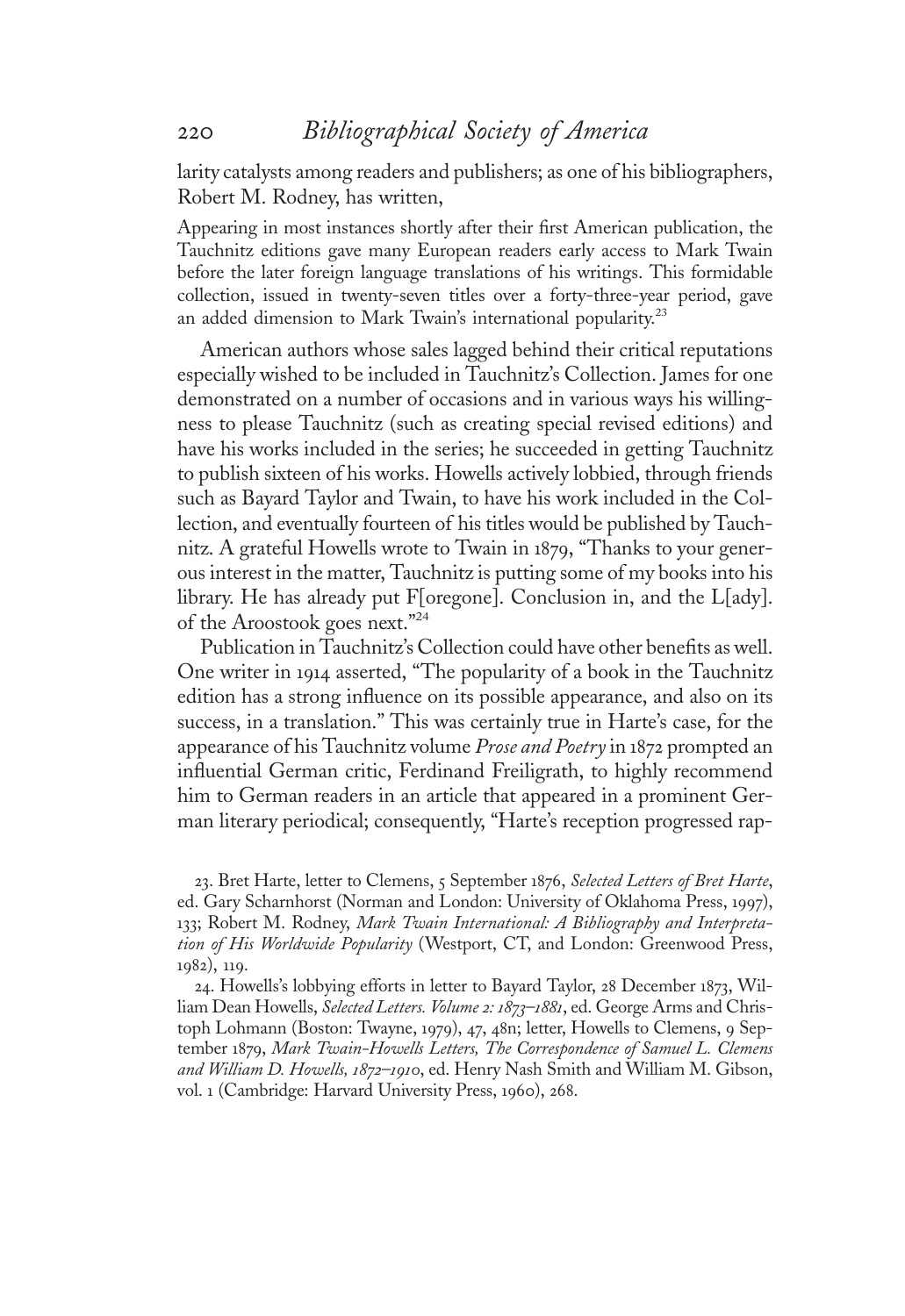idly," with a number of translations being published in the next few years. Howells's inclusion in the Tauchnitz series had a similar effect in Germany and Austria; one scholar has argued that an <sup>1</sup>882 article about Howells by the prominent Austrian scholar Anton Schönbach was "inspired by the recent publication of A Modern Instance in the Tauchnitz series," and that this in turn greatly boosted Howells's reputation and the number of his works translated into German. In his <sup>1</sup>917 study of American literature in Germany, Clement Vollmer offered further support for the claim that Tauchnitz publication prompted subsequent translations, pointing out in regard to the <sup>1</sup>877 Tauchnitz edition of Little Women: "This was only one of many cases in which Tauchnitz published some popular American novel in English, only to have it followed by numerous German translations in the next year or following years." Other examples Vollmer presented of Tauchnitz editions likely spurring on subsequent translations included the anonymously published novel *Democ*racy by Henry Adams (1882), which was said to have "bore its fruit, for in <sup>1</sup>883 no less than four editions of the German translation appeared," as well as Harte'<sup>s</sup> Gabriel Conroy (1876), Helen Hunt Jackson'<sup>s</sup> Ramona (1885), and Burnett'<sup>s</sup> Little Lord Fauntleroy (1887). It would appear, too, that in many cases translators even used Tauchnitz volumes as copytexts; writing about Twain's popularity in Hungary, Anna B. Katona reports that, "Most translations relied on the widely popular German Tauchnitz editions rather than the original English [editions]." 25

In the twentieth century, being included in the Tauchnitz Collection could prove itself valuable to an author not only because of increased book sales but for other reasons as well. Commentator Michael Joseph wrote in The Bookman in 1926, "the author's foreign sales are bound to benefit in the long run through the publicity afforded the author's name by association with the Tauchnitz imprint." He added, too,"Publication in Tauchnitz is directly valuable in attracting inquiries for translation and even

25. Grace Isabel Colbron, "The American Novel in Germany," The Bookman 39 (March <sup>1</sup>914): 47; Eugene F. Timpe, "Bret Harte's German Public," Jahrbuch für Amerikastudien 10 (1965): 217; Timpe, "Howells and His German Critics," Jahrbuch für Amerikastudien 11 (1966): 257; Clement Vollmer, "The American Novel in Germany, <sup>1</sup>871–1913," German-American Annals, n.s. <sup>1</sup>5 (1917): <sup>1</sup>24; Vollmer, <sup>1</sup>26, 195, 202, 182; Anna B. Katona, "Mark Twain's Reception in Hungary," American Literary Realism, 1870–1910 16, no. 1 (Spring 1983): 109.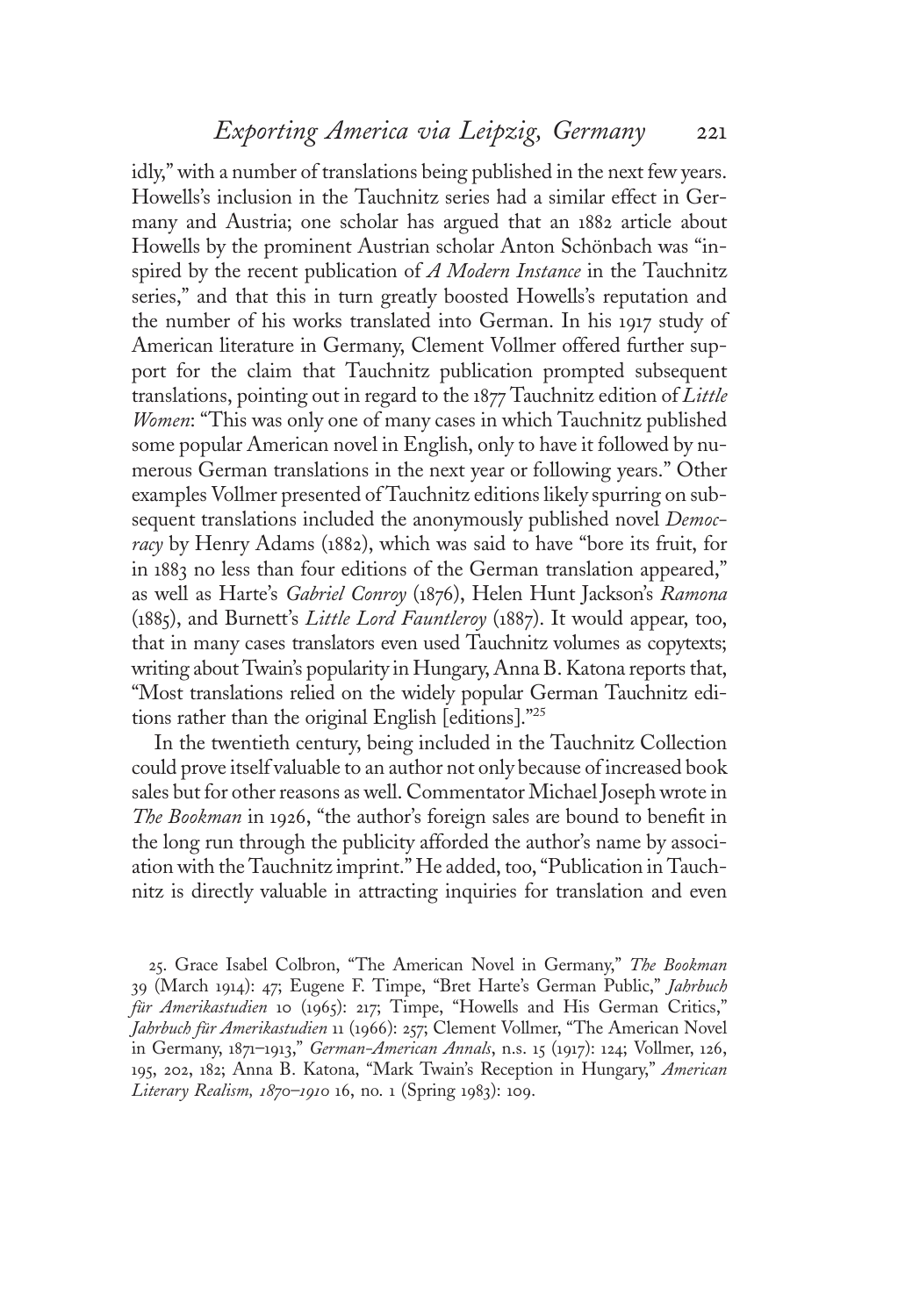motion picture and dramatic rights, and in the long run is without doubt commercially sound from the author's standpoint." <sup>26</sup> A most interesting project, indeed, would be to investigate whether the proven popularity of particular Tauchnitz titles actually did lead to any deals between American authors' representatives and European movie companies and theater producers.

Given that Tauchnitz publication made a great number of American literary works available and well known among certain audiences in Europe and elsewhere in the world, one is naturally led to ask what kind of impressions of American literature and culture these editions promoted among such readers. One possible way to answer this question is by determining which American authors, titles, and topics were included in the Collection, and which were left out.

The long-held view has been that the Tauchnitz firm simply followed the lead of the British and American markets and confined itself almost exclusively to reprinting texts that had already proven themselves popular in those countries. In the case of American authors, Tauchnitz—without, as far as can be determined, an American agent working on its behalf to identify prospective works and authors—did choose many texts that had sold well in the United States, and which the firm likely hoped would fare similarly in the international market. The <sup>1</sup>884 Tauchnitz catalogue includes a number of such authors: Alcott, Thomas Bailey Aldrich, Cooper, Cummins, Harte, Longfellow, Twain, and Stowe. The <sup>1</sup>905 catalogue indicates that this policy continued into the twentieth century, for added to the Tauchnitz list were Crawford (thirty-four works in fifty-four volumes the most of any American author), Richard Henry Savage (sixteen titles in twenty-seven editions); Atherton (twelve titles); Burnett; George Horace Lorimer (his Letters from a Self-Made Merchant to His Son, brought out in <sup>1</sup>903 by Tauchnitz, had large sales); and Lew Wallace (whose Ben Hur, published by Tauchnitz in 1888, proved to be a huge seller). American authors whose works sold well in the United States that were included in the <sup>1</sup>914 catalogue were, once again, Crawford with forty-three titles (in sixty-eight volumes); Harte with forty titles (forty-two volumes); Mary Antin, with The Promised Land (1913); and children's author Kate Douglas Wiggin (ten titles). In that year, one report stated, "While there is little difference in popularity among the various works of Harte, *Huckleberry* 

26. Michael Joseph, "The Seven Seas," The Bookman 64 (December <sup>1</sup>926): 526.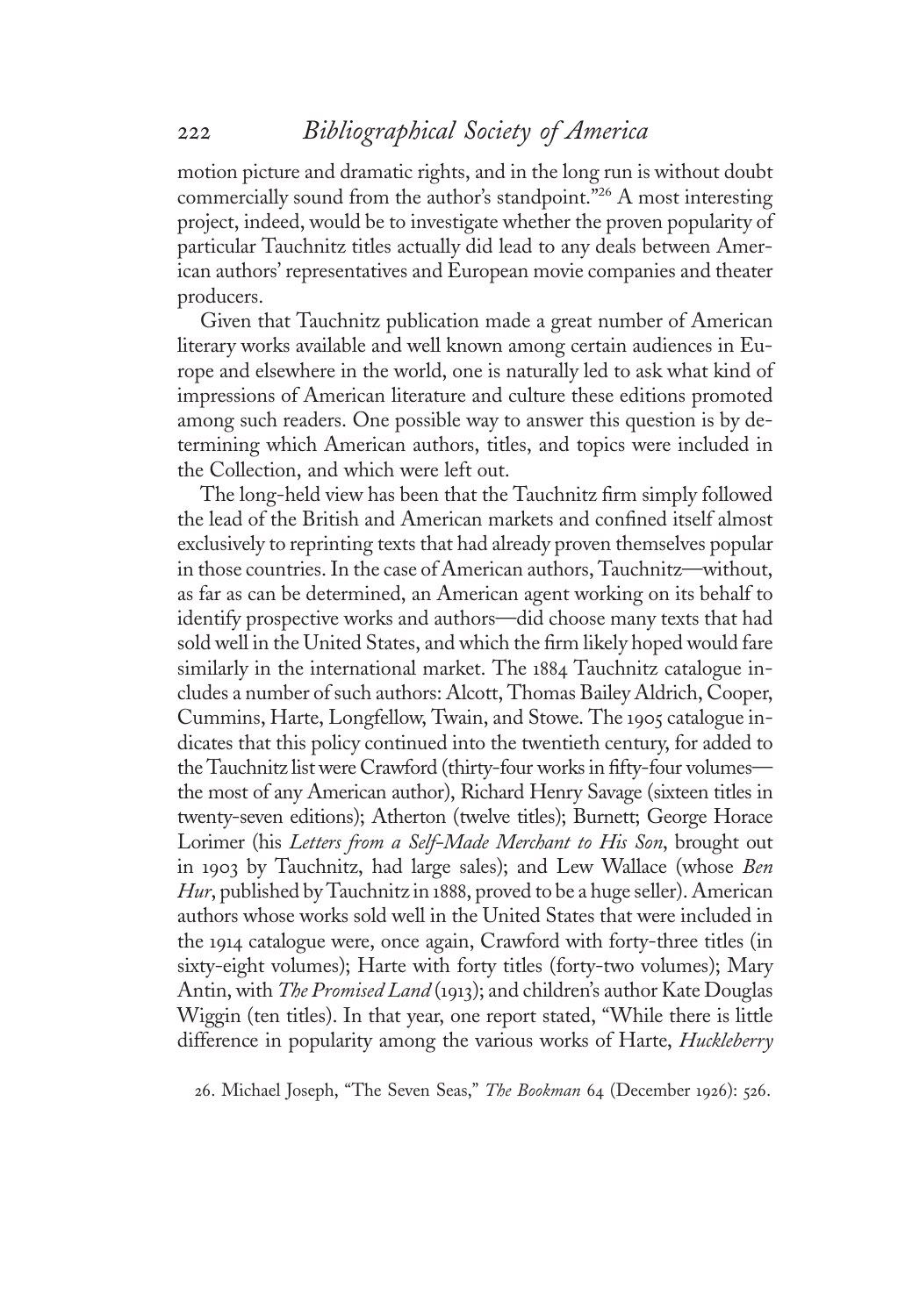Finn and Tom Sawyer outdistance all the other Twain books as general favorites. Louisa May Alcott and Thomas Bailey Aldrich hold their own well, Little Women and Marjorie Daw being good sellers in the Tauchnitz edition." By <sup>1</sup>937 Tauchnitz had also added some new names and titles from this type of popular writer, including eight from Buck, six from Edgar Rice Burroughs (the Tarzan series), four from Ferber, one from Zane Grey, ten from Joseph Hergesheimer, and Loos's "Gentlemen Prefer Blondes": The Illuminating Diary of a Professional Lady. Almost all of these authors were popular in the United States before Tauchnitz chose to reprint their works; however, it is possible that without such reprinting they might not have become as widely known in Europe as they eventually did. For instance, Vollmer in <sup>1</sup>917 noted that after publication by Tauchnitz, "[Richard Harding] Davis and especially [Richard] Savage, the former through his Gallegher, the latter through  $My$  Official Wife, became well known and cherished by German readers." 27

At the same time, painting the entire Tauchnitz series as one comprised solely of middlebrow American texts by popular authors is neither completely accurate nor fair. First, the Tauchnitz firm should be given credit for publishing a great many works by authors such as Howells and James who were not extremely popular in Great Britain and the United States but who were critically well-respected there. Baron Bernhard Tauchnitz himself wrote to Howells in <sup>1</sup>88<sup>1</sup> to tell him that one of his novels had "sold more largely than I had calculated upon," and just a few years later, he stated that in their Tauchnitz editions, "American novelists—Henry James, Howells, and the two Hawthornes—also command a large public." The popularity of James's Tauchnitz publications, and the visibility afforded by them, is also indicated in a comment Howells made to James in an <sup>1</sup>879 letter from Paris: "I am glad to see you Tauchnitized—your last book forms one of the ornaments of the Boulevarde."<sup>28</sup>

Second, Tauchnitz was not completely risk averse when it came to publishing potentially controversial American fictions. Granted, the Col-

27. Quotations from Colbron, "The American Novel in Germany," 46, and Vollmer, "The American Novel in Germany," <sup>1</sup>30.

28. Tauchnitz quoted in Howells, "The Contributor's Club," <sup>1</sup>41; Tauchnitz also quoted in "The Tauchnitz Library," 15; Howells quoted in Michael Anesko, Letters, Fictions, Lives. Henry James and William Dean Howells (New York and Oxford: Oxford University Press, <sup>1</sup>997), <sup>1</sup>41.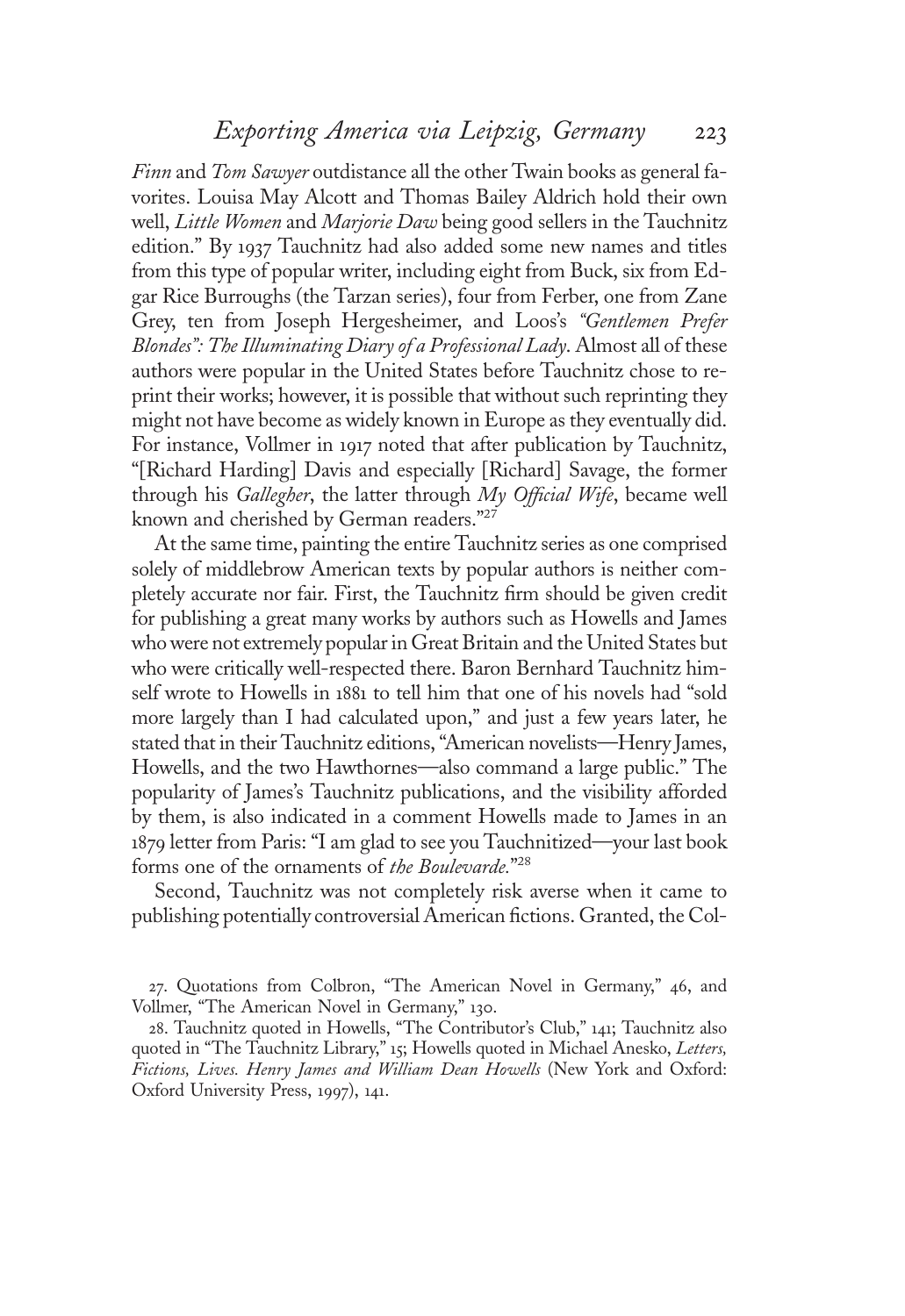lection certainly never included American works that were widely criticized in the United States for having crossed the line of sexual propriety. Tauchnitz also conspicuously eschewed James's Modernist novels, confining itself exclusively to publishing his more readily accessible Realist novels and travel narratives. And it most definitely did not include works by Walt Whitman, any American Modernist poets, or playwrights such as Susan Glaspell, Eugene O'Neill, or Lillian Hellman. Yet the Tauchnitz firm did occasionally take some risks with their choices as to what to include in the Collection, reprinting a number of British and American works that have for years been regarded as meriting extensive critical attention for their artistry and the ways they pushed against ideological boundaries of propriety.

One of the first of such American texts was Burnett's Through One Administration (1883), a biting attack on contemporary gender roles that caused a stir when serialized in *Century* magazine because it featured a main character and heroine, Bertha Amory, who has adulterous thoughts about a man other than her cold and abusive husband yet is not punished or condemned. Both Edward Bellamy's socialist critique of American capitalism, Looking Backward, and Twain's similarly acerbic A Yankee at the Court of King Arthur (a.k.a. A Connecticut Yankee in King Arthur's Court) were published by Tauchnitz in <sup>1</sup>890. In addition, the firm published Ambrose Bierce's In the Midst of Life in 1892 despite the fact that, because it contained a number of stories sharply critical of the Civil War and debunked romantic notions of it, Bierce had initially experienced great difficulty finding an American publisher. Tauchnitz was not encouraged by its experiment with this type of fiction; Vollmer notes that Bierce's volume "brought forth much unfavorable criticism." As one German review stated, "I don't ever remember having read with the same distaste a so-called work of fine literature as In the Midst of Life; I can't comprehend how it could be included in the Tauchnitz collection." Not surprisingly, Vollmer states, "No work of Bierce's was ever published in Germany again, a conclusive proof that he created an unsavory impression." <sup>29</sup> Nevertheless, just a few years later, in <sup>1</sup>896, Tauchnitz again took a risk and published in two vol-

29. Burnett information in Mark Noonan, "Modern Instances: Vanishing Women Writers and the Rise of Realism in the Century Illustrated Monthly Magazine," American Literary Realism 42 (2010): 204-9; Vollmer, "The American Novel in Germany," <sup>1</sup>31; review translated from the German and quoted in Vollmer, <sup>1</sup>31.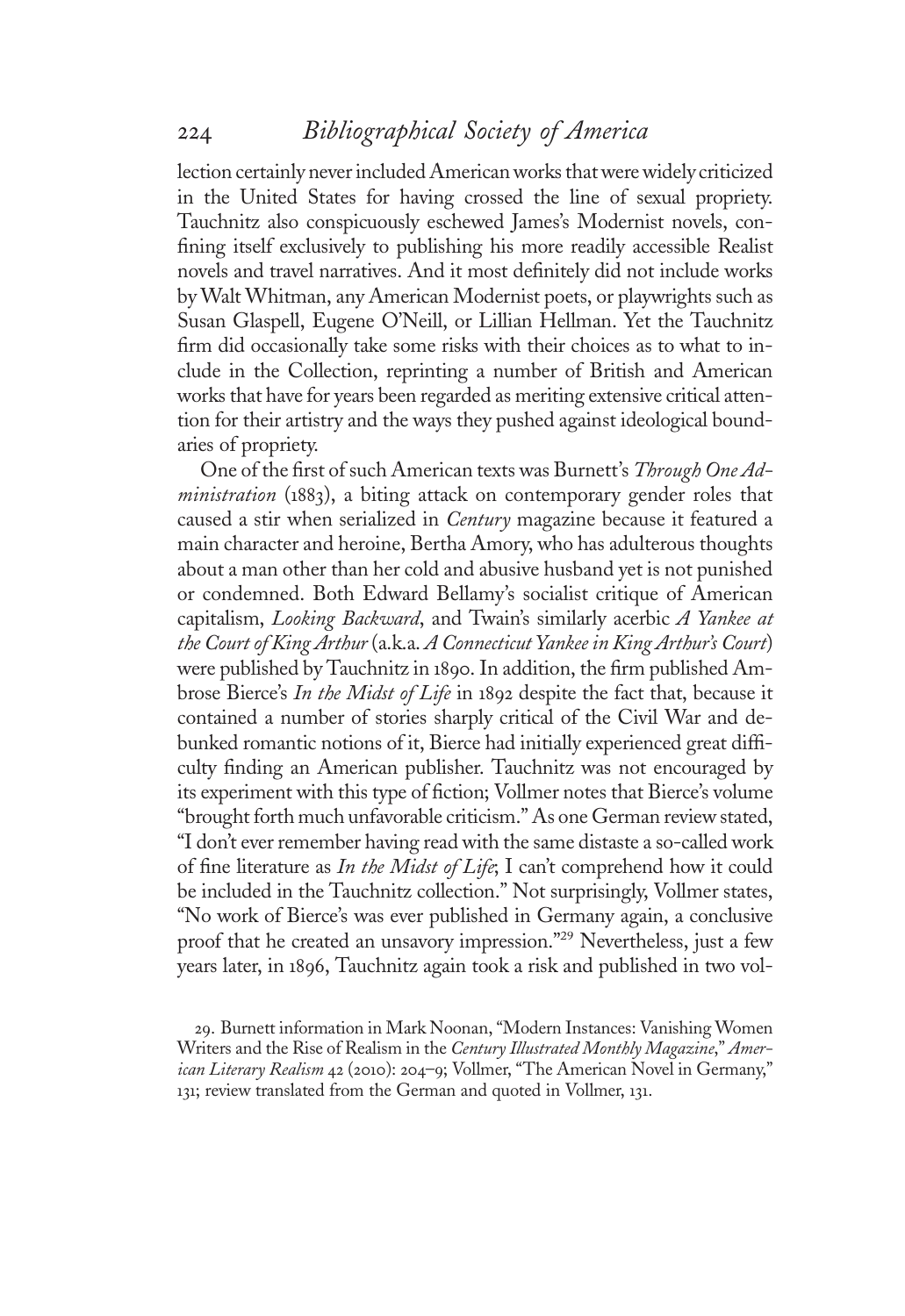umes Harold Frederic's Illumination; or, The Damnation of Theron Ware, a highly controversial work about a Methodist minister who lusts after a woman not his wife.

Tauchnitz continued to have a mixed record of risk taking when it came to twentieth-century American works. On the one hand, it did not reprint Upton Sinclair's more confrontational novel The Jungle, despite its popularity in German translation, and according to Atherton, Baron Tauchnitz "refused" her book Rulers of Kings "because of the fact that his Emperor was a character in it. That would mean trouble for any German publisher, and the wise publisher avoids trouble," a charge corroborated by another contemporary report: "Tauchnitz dares not publisher her 'Rulers of Kings' in Germany and it is said that the book is too outspoken to suit the German censors." <sup>30</sup> On the other hand, Tauchnitz did reprint a number of works by twentieth-century American authors that could not in any way be regarded as middlebrow or non-controversial. For instance, it reprinted Sinclair Lewis'<sup>s</sup> Babbitt (1922) and Arrowsmith (1925) (but not Main Street), Floyd Dell's highly risqué Runaway (1926) and Love in Greenwich Village (1926), Theodore Dreiser's A Gallery of Women (1930), and not only all three works in John Dos Passos's trilogy—The 42nd Parallel(1931), Manhattan Transfer(1932), and Nineteen Nineteen (1933)—but also Three Soldiers (1932).

Overall, for most of the Collection's history there appears to have been no consistently applied policy governing Tauchnitz's selections of American works for reprinting. One writer in <sup>1</sup>926, observing the wide variety of texts published in the Collection as a whole, stated simply, "those responsible for the selection of titles take a decidedly catholic view of literature." If Tauchnitz had wished to reprint only bestselling fictions, why did it not publish the extremely popular David Harum: A Story of American Life (1899) by E. V. Westcott, The Virginian (1902) by Owen Wister, The Age of Innocence (1920) by Edith Wharton, more westerns by Grey, or even Gone with the Wind (1936) by Margaret Mitchell? One is led to hypothesize that the non-appearance of certain texts in the Collection might have had less to do with what Tauchnitz wanted to reprint than with what it *could* secure the rights to reprint. Such a caveat was offered as early as

30. Gertrude Atherton, "The American Novel in England," The Bookman 30 (February <sup>1</sup>910): 639; "Gertrude Atherton," The Call [San Francisco], 29 September <sup>1</sup>904, 639.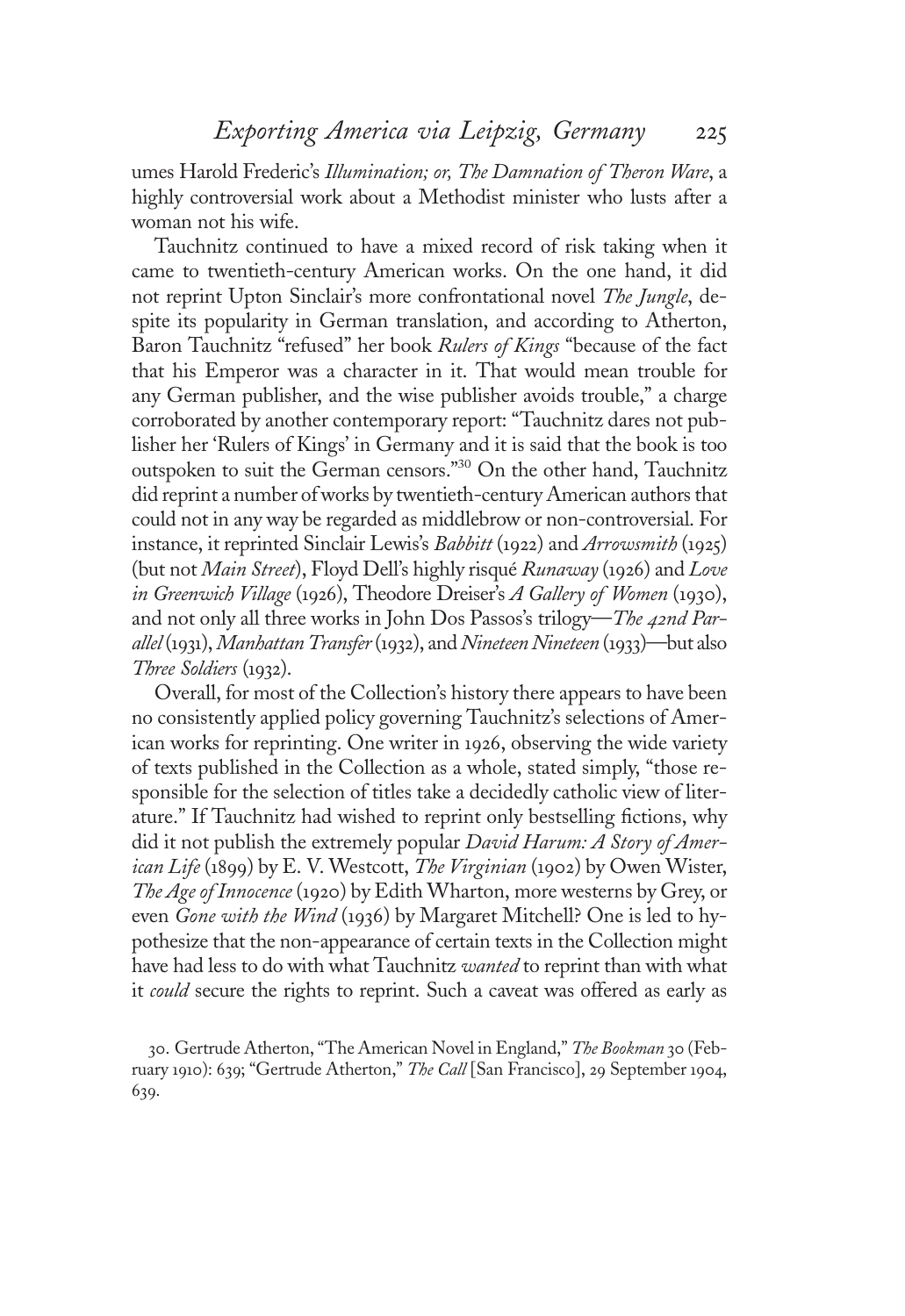<sup>1</sup>909, when American scholar Theodore Stanton urged his readers to "notice that there are cases where some of the best works of an author are not included in the 'Tauchnitz Edition.' The cause of these omissions is sometimes other than taste or choice."<sup>31</sup> Thus, without knowing which American titles the Tauchnitz firm tried to obtain rights to but couldn't, one simply cannot support the blanket assertion that it purposely and consistently avoided publishing artistically challenging works or those that proved controversial in other ways.

After the Nazis came to power in <sup>1</sup>933, however, this conclusion deserves modification, for one would assume that, just as other German publishers did, from here on Tauchnitz had to adopt more stringent acceptance guidelines in order to avoid reprinting any texts that might offend the authorities by being too experimental, pushing moral limits, or raising politically sensitive topics. The fine line Holroyd-Reece had to tread in making his book selections during this period can be seen in the statement he offered in the company'<sup>s</sup> <sup>1</sup>937 history: "While the range of our books is truly all-embracing we have striven simultaneously to reveal the mind and opinion of England and America without at the same time causing offense to any of the many countries within whose boundaries we have been given the privilege of guest." 32

Whether there was any intentional, consistently followed policy or not, though, it must be acknowledged that the texts included in the Tauchnitz Collection presented a rather skewed view of American literature and culture. No book of poetry by an American other than Poe and Longfellow was ever published, for instance, and not a single work of American drama was included in the Collection. Tauchnitz readers might be forgiven, too, for believing that American literature concerned itself very much with Europe rather than with American subjects, as seen by the great number of Tauchnitz reprints set in Europe by some of the most well-represented and popular American authors: Crawford, Atherton, James, Howells, and Burnett.

It should be noted, too, that when set in the United States, an inordinate number of Tauchnitz Collection books had as their subject life in the American West, mostly ignoring literature from, and the cultures

<sup>3</sup>1. Joseph, "The Seven Seas," 526; Theodore Stanton, ed., A Manual of American Literature (New York and London: G. P. Putnam's Sons, <sup>1</sup>909), vi.

<sup>32.</sup> Holroyd-Reece, The Harvest, 30.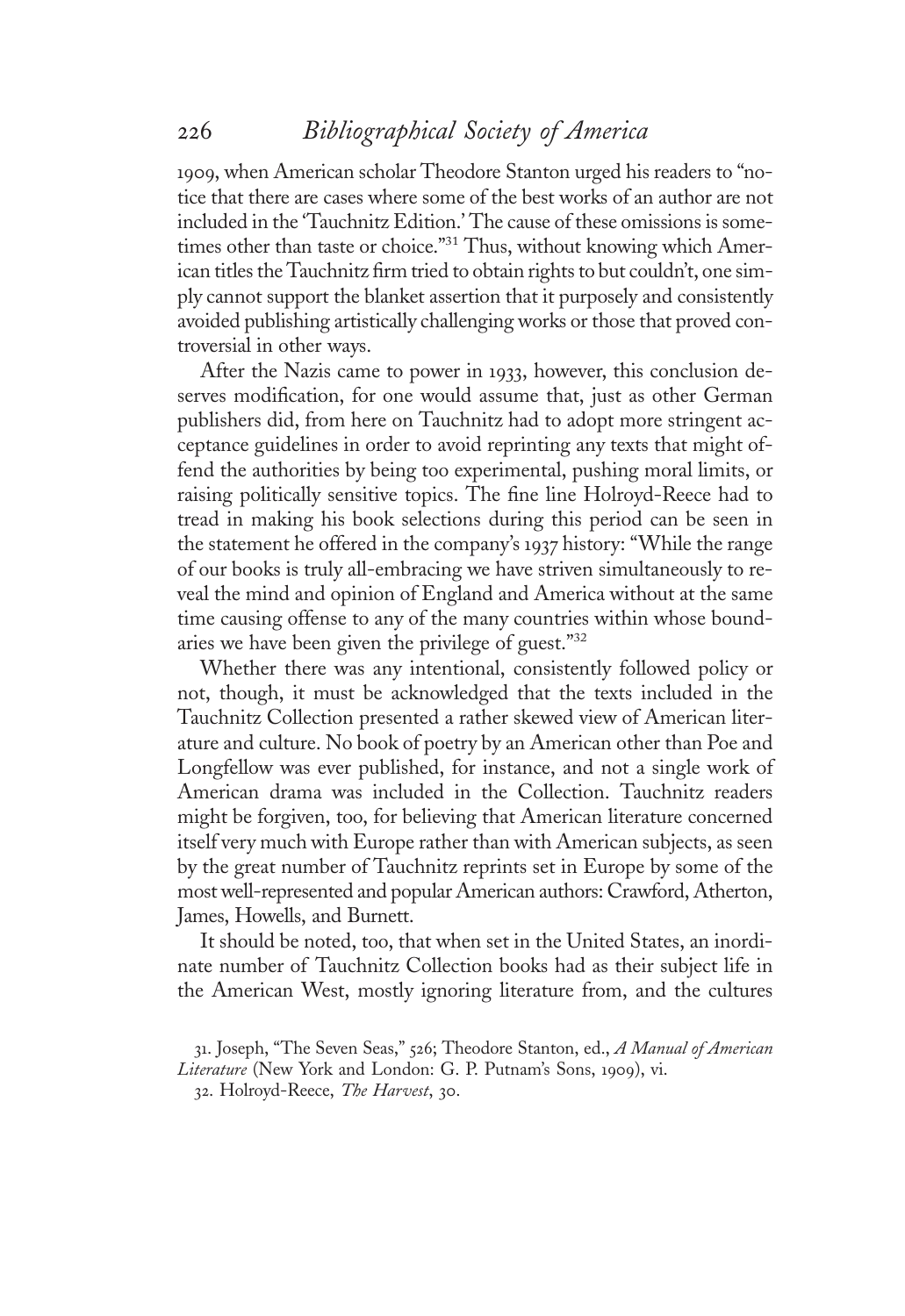of, other regions. Entirely missing from the Collection are any works from non-Western regionalist authors whose short story collections and novels had been quite popular in the United States, such as Sarah Orne Jewett (New England), Kate Chopin (Louisiana), Octave Thanet (Midwest), Joel Chandler Harris (South), and Ellen Glasgow (South); one exception was Nobel Prize-winning Lewis's biting critique of Midwestern life, Bab $bitt$  (1922).

Many Tauchnitz readers were instead given the strong impression that the United States was one big frontier, a region filled with romantic adventures. Europeans had long been fascinated with the American West, and works in Cooper's Leatherstocking series were extremely popular among them, both in English and in translation (also very popular were fictions by Cooper's many European imitators who wrote about the American West in their own languages, such as the German Karl May). Although, as noted earlier, Tauchnitz early on had been deterred in its desire to reprint Cooper's Leatherstocking works; however, in the nineteenth century the firm was able to publish forty different titles by Harte and twenty-seven by Twain. Such concentration on the West and American pioneers continued in the twentieth century. A number of London's works about the Yukon (a quasi-West) were reprinted by Tauchnitz almost immediately after publication (including three short story collections); Ferber's *Showboat* (1927) and *Cimarron* (1930) were also very popular. It is surely no coincidence, too, that the two American texts published by Tauchnitz in the Students' New Series for English language learners in Germany were *Tom Outland's Story* (1930), the section of Cather's novel The Professor's House that deals with the discovery of cliff dweller ruins in southwestern Colorado, and London's The Call of the Wild.

Also conspicuously missing from the Tauchnitz representation of the United States in fiction was urban poverty and strife. Nowhere can one find works by Crane, Dreiser, or Sinclair about the destitute in America's cities, for example.

Furthermore, the topic of race in the United States could only, judging by the works included in the Collection, be acceptably addressed by white authors. Stowe's Uncle Tom's Cabin (1852) and Dred (1856), as well as Jackson'<sup>s</sup> Ramona (1885), are early examples of this kind of work. Although both these authors and their texts were, for their time, very sympathetic to African Americans and Native Americans, respectively, they have also been roundly criticized for offering quite biased and incomplete represen-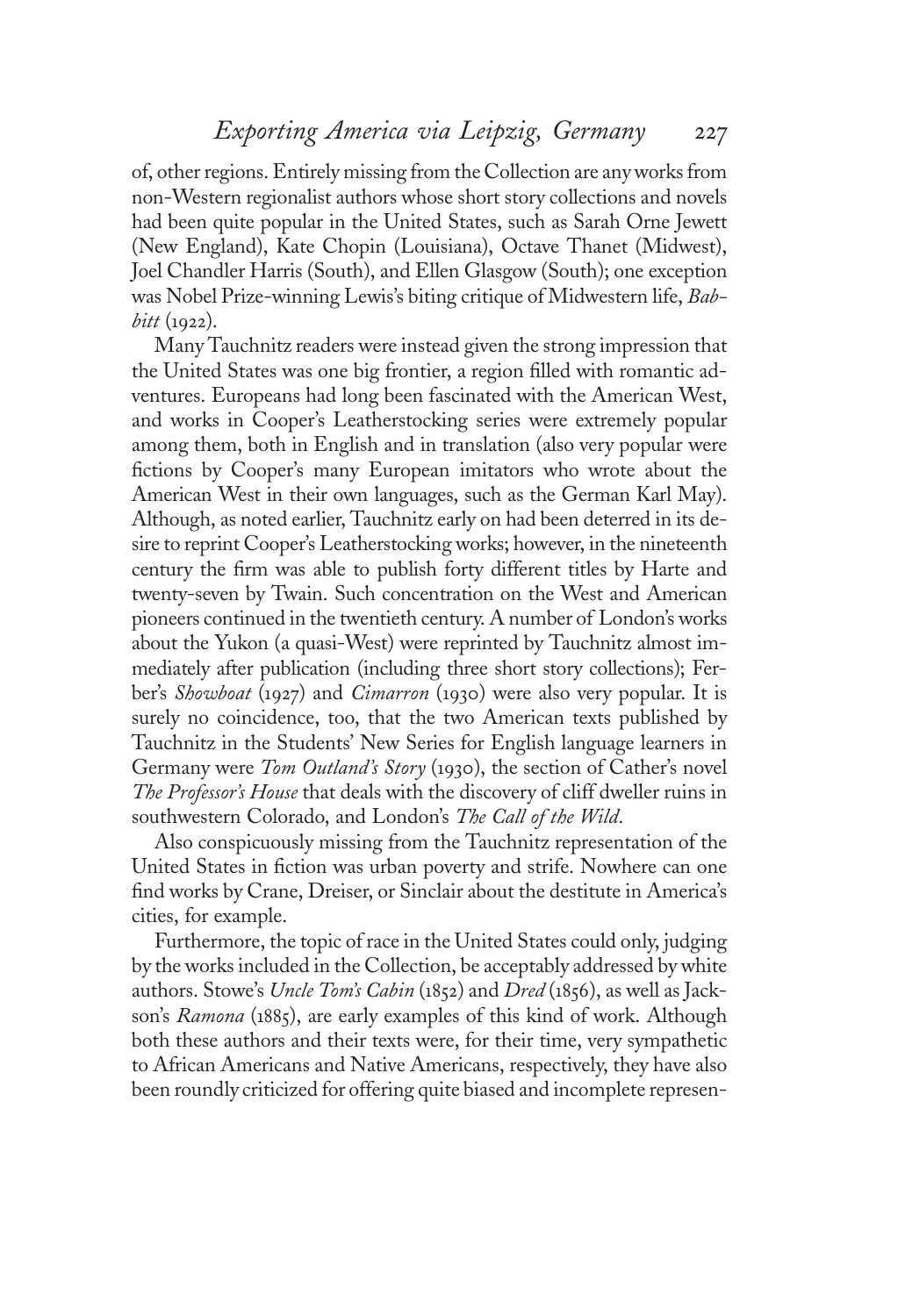tations of the plights of these two groups. The same might be said for Twain'<sup>s</sup> Adventures of Huckleberry Finn (1885), although to its credit the Tauchnitz firm also published the much more confrontational Pudd'nhead Wilson (1890). In the twentieth century, the first work of American literature in the Collection dealing with race was Thomas Dixon Jr.'s The Leopard's Spots (1903), which paints members of the Ku Klux Klan as heroes defending the South against carpetbaggers and emancipated slaves. This was followed by Sherwood Anderson's Dark Laughter (1926), Carl Van Vechten's Nigger Heaven (1928), and Fannie Hurst's Imitation of Life (1935). Noticeably absent are any works by African American authors Frances Watkins Harper, Charles Chesnutt, Paul Laurence Dunbar, or by any Harlem Renaissance writer.

Philippe Berthelot, France's Ambassador to Germany, wrote about the Tauchnitz Collection in <sup>1</sup>937: "Elle est peut-être plus précieuse encore par son objet, qui tend à une meilleure compréhension de l'âme et de la littérature des pays de langue anglaise." <sup>33</sup> Overall, however, readers guided solely by the American texts Tauchnitz presented in its Collection would have been grossly misled into believing that the "soul" of America and its literature did not include its poets or dramatists, its people from regions other than the West, its urban poor, or its people of color.

The claim made in a 1900 New York Times report entitled "American Authors," that "There is perhaps no better index to the popularity of an author in Europe than his appearance, or non-appearance, in the series of reprints which bear the name of Tauchnitz," was likely an overexaggeration—but not by much.<sup>34</sup> As seen above, at a time when British and American editions of American authors' literary works were not easily available outside those countries or were prohibitively expensive, the Tauchnitz firm put a great many works of American literature into the hands of thousands of readers in Europe—as well as in the rest of the world who otherwise might not have been exposed to them. Moreover, although the sales of these books through Tauchnitz were relatively low in comparison to, say, a bestseller's sales figures in the United States, it is clear that these Tauchnitz reprints were read by international opinion makers and

<sup>33</sup>. "It is possibly even more valuable because its purpose is to offer a better comprehension of the soul and the literature of English-speaking countries" (Berthelot quoted in Holroyd-Reece, The Harvest, 22).

<sup>34</sup>. "American Authors," New York Times, <sup>1</sup>7 November <sup>1</sup>900, BR16.